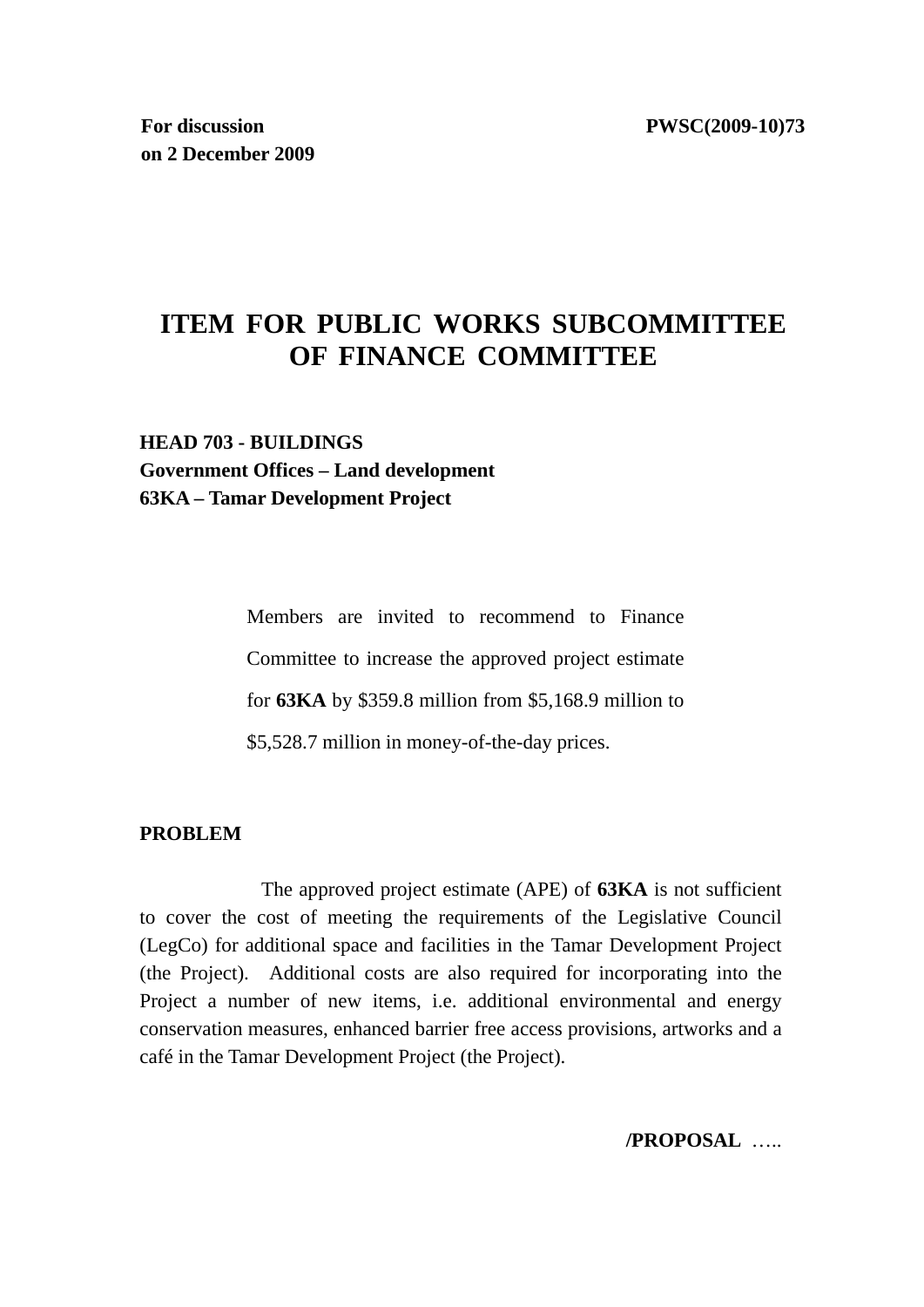## **PROPOSAL**

2. The Director of Architectural Services, with the support of the Director of Administration, proposes to increase the APE for **63KA** by \$359.8 million from \$5,168.9 million to \$5,528.7 million in money-of-the-day (MOD) prices.

## **PROJECT SCOPE AND NATURE**

3. The approved scope of the Project comprises the design and construction of –

- (a) the Central Government Complex (CGC), with a total construction floor area (CFA) of 124 680 square metres  $(m^2)$  and consisting of –
	- (i) a low block for accommodating the Chief Executive's Office, the Executive Council and Secretariat, and ancillary facilities; and
	- (ii) office block(s) for accommodating offices with core policy formulation functions, including offices for the Chief Secretary for Administration, the Financial Secretary and other policy bureaux, with other ancillary facilities;
- (b) the LegCo Complex, with a total CFA of  $36\ 230m^2$ and consisting of –
	- (i) a low block for accommodating the LegCo Chamber, and ancillary facilities; and
	- (ii) high block(s) for accommodating Members' offices, staff offices of the LegCo Secretariat, and ancillary facilities;
- (c) an open space with a minimum area of two hectares, which will be landscaped and designed for the leisure of the public;

 $/(d)$  …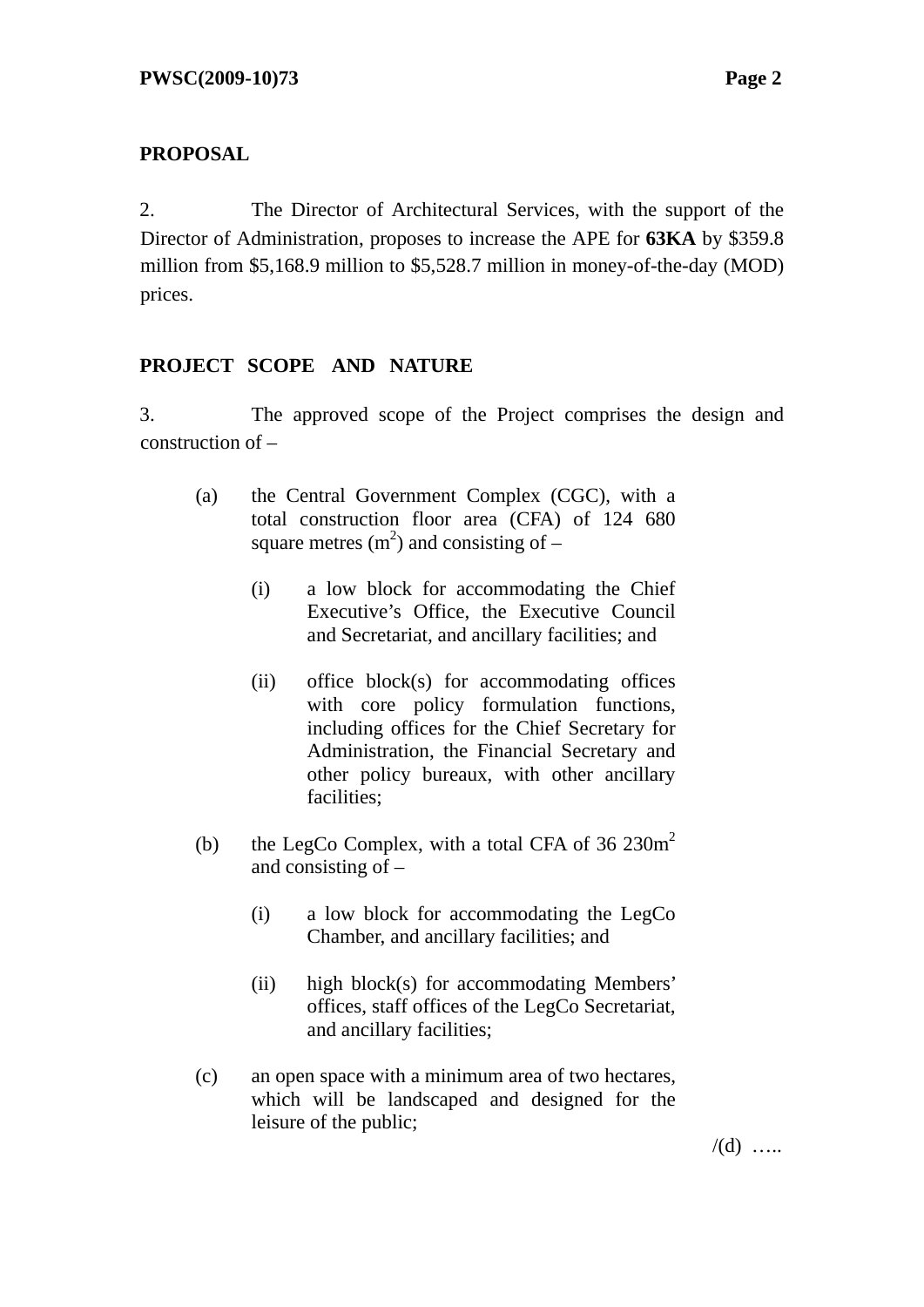- (d)  $500$  car parking spaces<sup>1</sup>, loading and unloading areas, and other ancillary facilities such as mechanical plant rooms with a total CFA of 41 000m<sup>2</sup> for the CGC and the LegCo Complex; and
- (e) two covered pedestrian footbridges connecting
	- (i) the southern part of the Tamar development with Admiralty, close to the transport interchange; and
	- (ii) the eastern part of the Tamar development with the existing footbridge system linking the CITIC Tower.

4. Design and construction of the above works commenced in February 2008. The overall works have been progressing well and are scheduled for completion in mid  $2011^2$ .

## **JUSTIFICATION**

5. Following a review of the development in the Project, we consider it necessary to make provision for the design and construction of the following items –

## **New requests from LegCo**

- (a) Additional area for LegCo Complex to meet its need for enhanced communal facilities and the Secretariat's office
- (b) Enhanced electronic equipment for LegCo
- (c) Installation of glass partitions at Public Galleries of LegCo Complex

/**Other** …..

 $\frac{1}{1}$  The 500 car parking spaces include 380 parking spaces for the CGC and 120 car parking spaces for the LegCo Complex. 2

<sup>&</sup>lt;sup>2</sup> While the scheduled completion date of overall works according to the contract period of 39 months is May 2011, projected completion date including projected "Extension of Time"(where contractually provided and approved) is August 2011.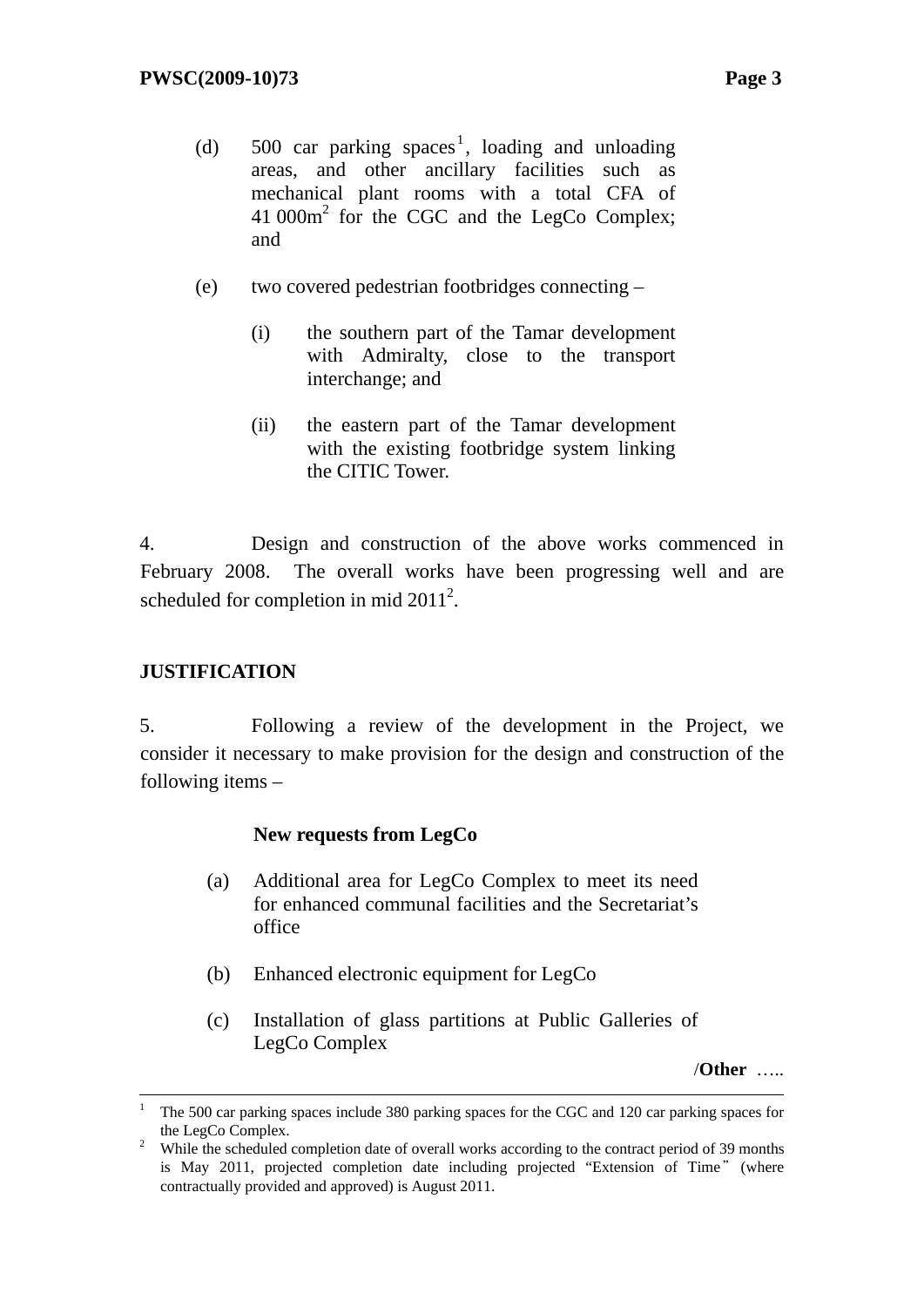#### **Other new items**

- (d) Additional environmental and energy conservation measures in LegCo Complex, CGC, Open Space and Elevated Walkways
- (e) Enhanced provision in LegCo Complex, CGC and Open Space for barrier free access in view of the Building (Planning) (Amendment) Regulation 2008
- (f) Acquisition and installation of artworks in LegCo Complex, CGC and Open Space
- (g) Provision of a café at the fringe area of Open Space for public enjoyment

6. A site plan showing the main building blocks marked with the location of the proposed café, the artist's impression of LegCo Complex with an additional floor, together with the artist's impression of the proposed café are at Enclosures 1 to 3 respectively.

7. Noting that there is a need from a proper project management perspective to complete the project on time and within budget, we are mindful that changing the user requirements, particularly those with cost and time implications, during the course of construction should be avoided as far as possible. On top of the capital cost for the new items to be added, there will be substantial costs for additional design work, implications on construction sequences, and adjustment of programme to meet original contract completion date, corresponding preliminaries and allowance for risks. With these considerations in mind, we have confined the changes to the approved project scope to essential items with reasons set out in paragraphs 8 to 27 below.

**/New** …..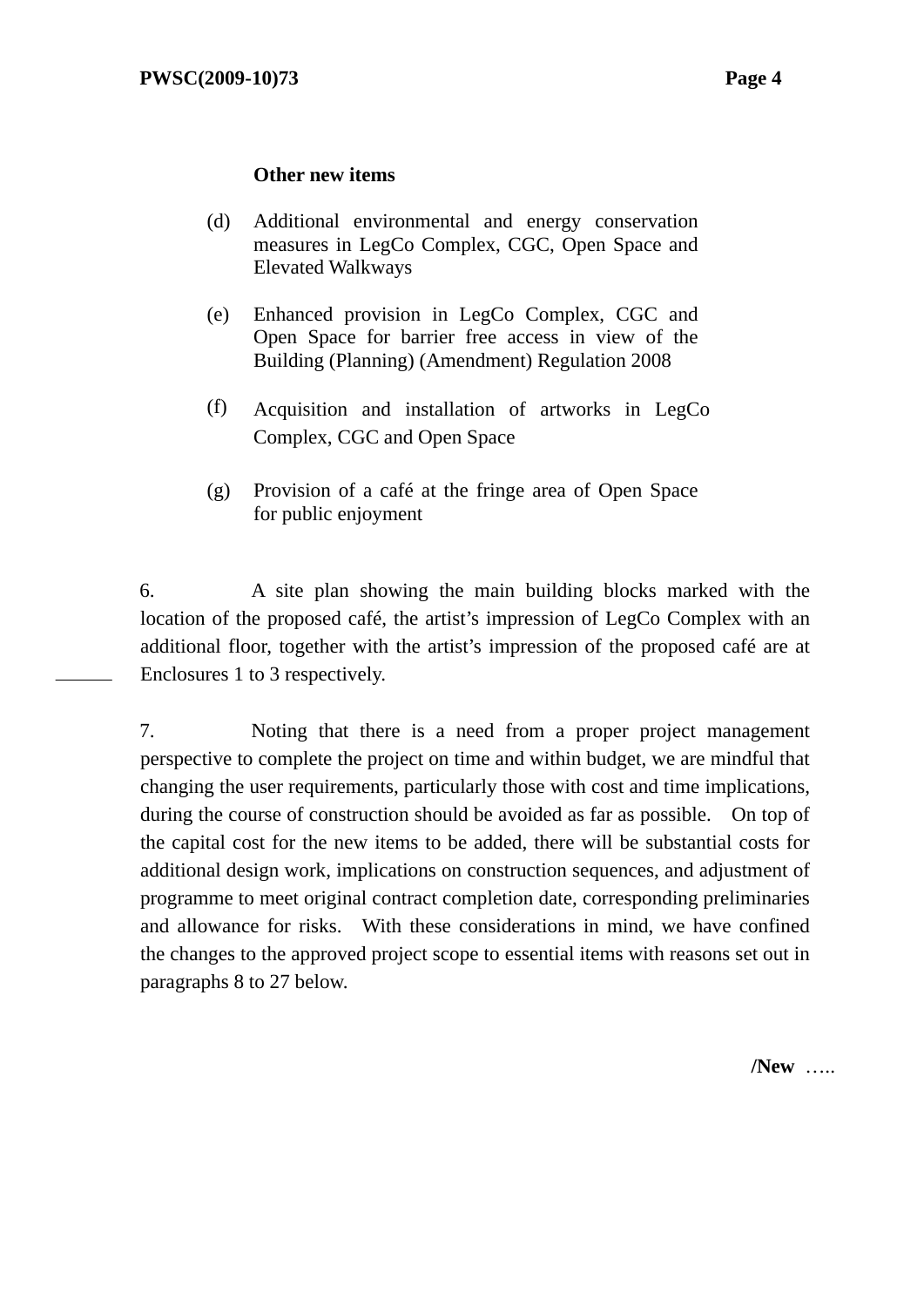#### **PWSC(2009-10)73 Page 5**

#### **New Requests from LegCo**

#### *Additional Area for LegCo Complex*

8. A recent review by the LegCo Secretariat has revealed that the floor area of LegCo Complex originally in **63KA** is inadequate to meet the requirements for new facilities and new/enhanced services to be provided. Additional office space for the increase of staff is also required to cope with extra workload for the new services arising from the commissioning of the new LegCo Complex. LegCo Commission (LCC) has therefore made a request for additional area at the LegCo Complex for certain communal facilities and for LegCo Secretariat's office. A summary of the additional area to be provided is as follows –

| <b>Item</b> | <b>Use</b>                                                                 | <b>CFA</b>        |
|-------------|----------------------------------------------------------------------------|-------------------|
|             | <b>Communal facilities</b>                                                 | (m <sup>2</sup> ) |
| (a)         | expansion of the existing LegCo Library with<br>a Constitutional Library   | 220               |
| (b)         | establishment of additional LegCo Archives                                 | 140               |
| (c)         | a studio for use by sign language interpreters<br>for proceedings of LegCo | 50                |
| (d)         | an extra photographers' room                                               | 53                |
|             | <b>Secretariat office</b>                                                  |                   |
| (e)         | additional office space to cater for increase in<br>staff                  | 2 2 1 2           |
|             | <b>Total</b>                                                               | 2675              |

9. The communal facilities (i.e. items 8(a) to (d) above) in LegCo Low Block will involve additional floors decking over the double volume

/space …..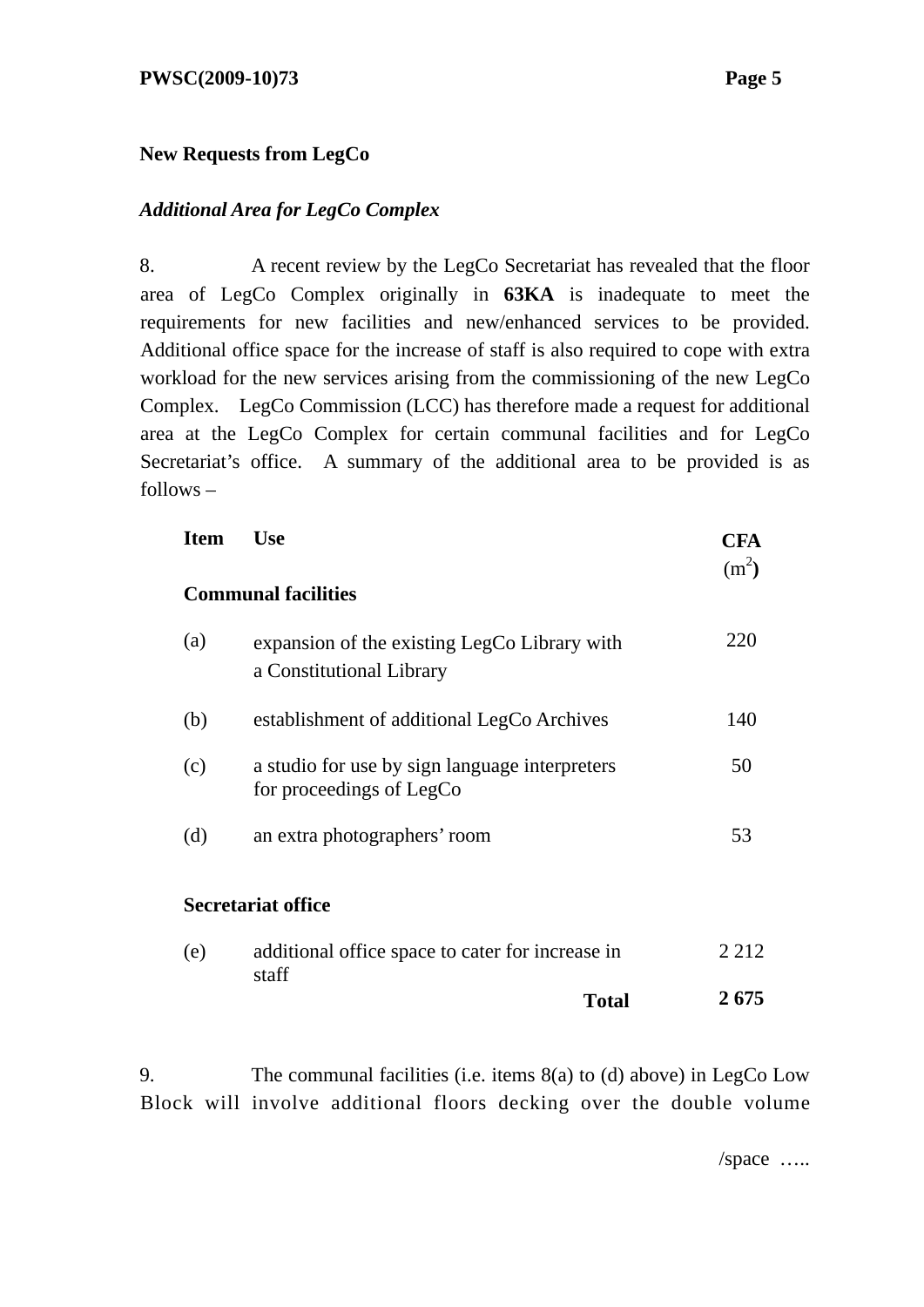space and void space of existing accommodations. For the additional staff office (i.e. item 8(e) above), an additional floor will be constructed on the LegCo High Block. The construction floor area of LegCo Complex according to the latest design layout will be increased by about 2 675 m<sup>2</sup>.

10. Since the Project is already at an advanced stage, certain preparatory works for items  $8(a)$  to (d) (i.e. additional superstructure and pile cap works)<sup>3</sup> had to be ordered by the end of May 2009 to avoid any abortive works afterwards. With the in-principle support of the Development Panel, we ordered the preparatory works in May 2009, the estimated cost of which amounts to \$3 million and has been absorbed within the existing project vote. For item 8(e), structural allowances have been included in the original contract<sup>4</sup> (please see paragraph  $32$ regarding the potential expansion of LegCo Complex).

## *Electronic Equipment for LegCo*

11. In view of the latest technology advancement and in order to better equip the new LegCo Complex to cater for enhanced services, LCC considers that more funding is required for procuring electronic equipment for LegCo Complex. These enhanced electronic equipment provisions include high-definition (HD) grade equipment for TV production system and press conferencing system which are essential for the live broadcast and webcast of LegCo meetings, HD grade

/projectors …..

(e) additional conduits in columns and slabs.

 $\frac{1}{3}$ The preparatory works involve -

<sup>(</sup>a) additional strap beams to tie up the pile caps;

<sup>(</sup>b) additional rebars to columns;

<sup>(</sup>c) additional starter bars for slab;

<sup>(</sup>d) strengthening of steel column from  $1/F$  to  $1M/F$  for photographers' room and studio of sign language interpreters; and

<sup>4</sup> The Tender Documents for the Project has specified that the design of the new LegCo Complex should allow for future expansion in four phases, and the total potential expansion should be no more than 9 200 m<sup>2</sup>. According to the contractor's original design, the expansion will be provided through building additional floors above the High Block and above the Podium of the High Block.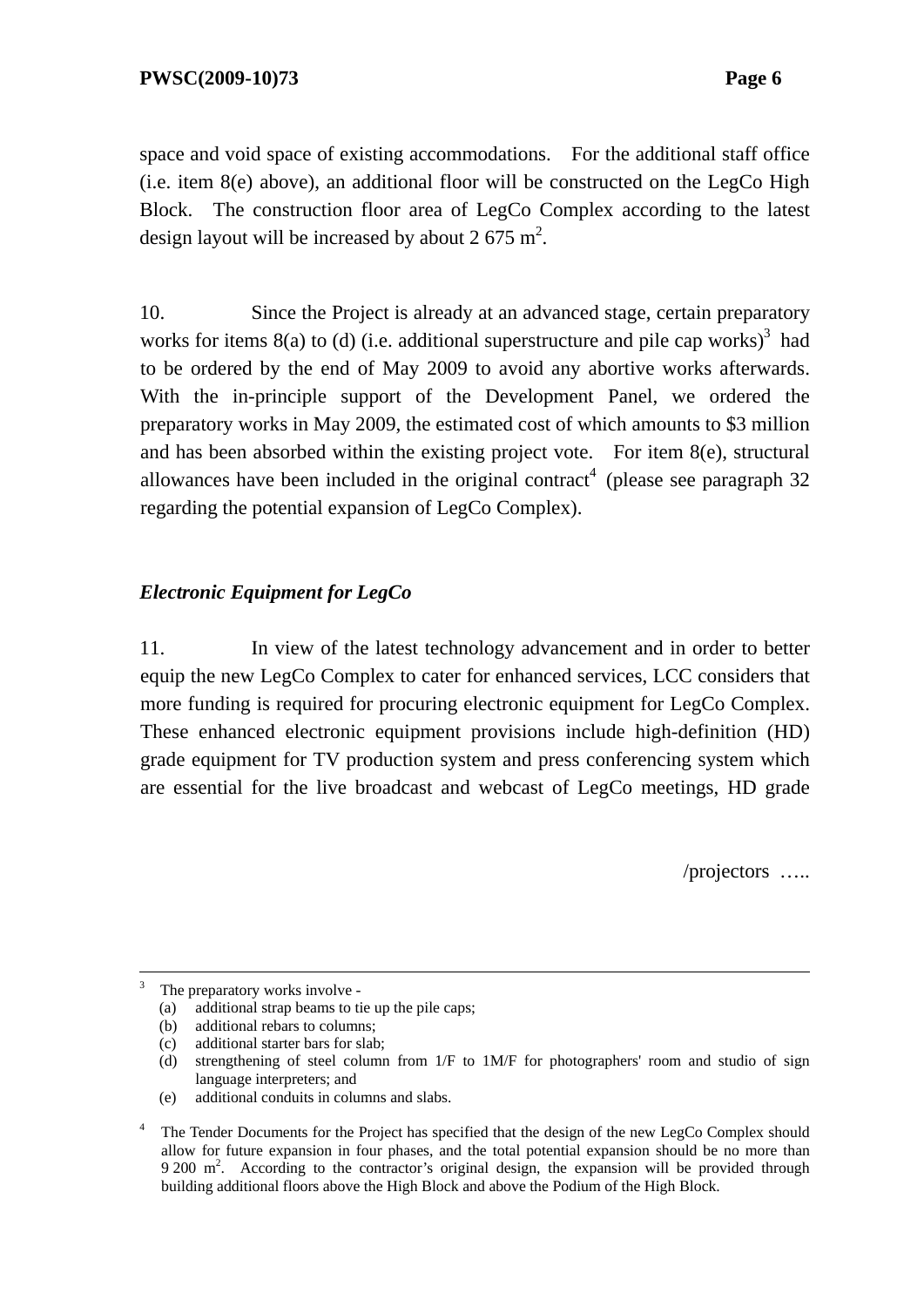projectors for presentation at meetings, and additional electronic voting system for meetings<sup>5</sup> etc..

#### *Glass Partitions at Public Galleries*

12. The LegCo Secretariat has revisited the design of security measures in the LegCo Complex and made reference to the experience of overseas parliaments following the recent incidents occurred at the Public Gallery in the Chamber of the existing LegCo Building. The Crime Prevention Bureau (CPB) of the Hong Kong Police Force has been consulted on the installation of glass panels in the Public/Press Galleries of the new LegCo Complex. Based on the recommendations of CPB, LCC decided that full height glass panels should be installed in the Public Galleries in the Chamber and Conference Rooms A, B and C of the new LegCo Complex which would be an effective deterrent to the throwing of objects into the respective Chamber and Conference Rooms.

#### **Other New Items**

#### *Additional Environmental and Energy Conservation Measures*

13. To demonstrate the Administration's commitment to protecting the environment, we are committed to making the Project a green and sustainable one. Accordingly, the Project has already incorporated a variety of environmental friendly features, e.g. high energy efficient sea-water cooled chiller plants, green

 $/$ roof …

 $\frac{1}{5}$  There are two electronic voting systems (EVSs) in the Chamber and Conference Room A of the existing LegCo Building. With the increasing need for voting to be taken at committee meetings, the EVS in the Chamber of the LegCo Building is currently also used by committees. With the commissioning of the new LegCo Complex, most meetings of committees will be held in conference rooms, and one additional set of EVS is required to be installed in conference rooms.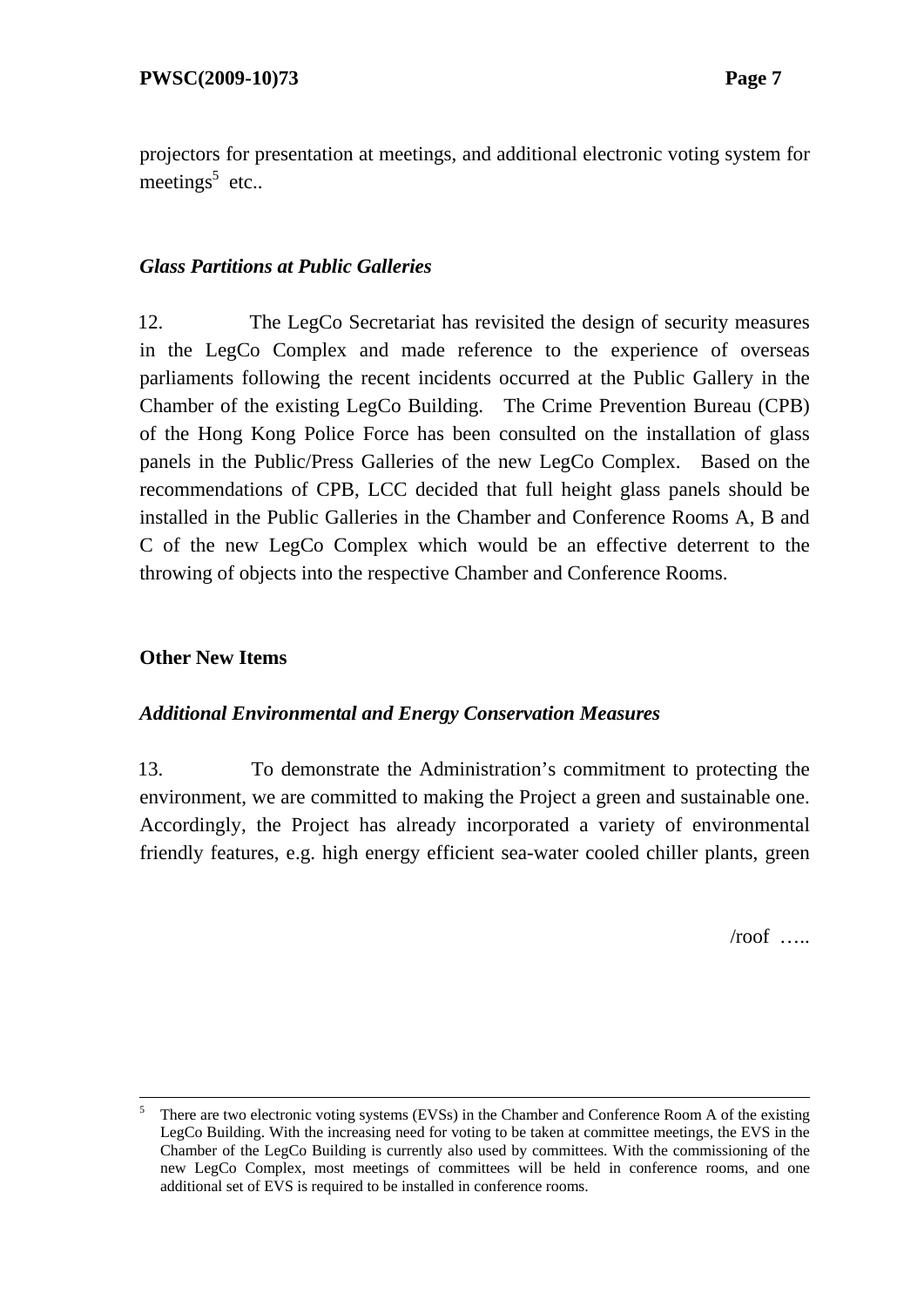roof, photovoltaic panels, daylight sensors and computerized lighting controls, etc. Highlights of these energy conservation measures are set out at Enclosure 4. When completed, the Project is expected to achieve the highest rating, *i.e.* Platinum, under the Hong Kong Building Environment Assessment Method (HK-BEAM).

14. As the technologies of environmental and energy conservation measures are rapidly developing, we have critically reviewed the feasibility of incorporating more new features in the Project so that it remains the paragon of green government building at the time of its commissioning. In considering further environmental features to be included in the Project, it may be necessary to look beyond cost-benefit and consider the intangible long-term benefits that will be brought to the environment.

15. As in the case of other new technologies, certain new environmental technologies are currently only used commercially in a limited scale. Together with the various cost implications factors as mentioned in paragraph 7, they are thus higher in cost and may have a very long payback period.

16. We therefore need to strike a balance between promoting environmental friendliness through the Project and completing the Project on time and within a reasonable range of the budget. Based on this principle, we have examined the possibility of incorporating more new energy conservation measures in this Project, some of which will have a long payback period but which we consider worth adopting to demonstrate our willingness to promote and try out new technology for protecting our environment.

17. We propose to adopt the following additional environmental and energy conservation measures in the Project –

 $/(a)$  …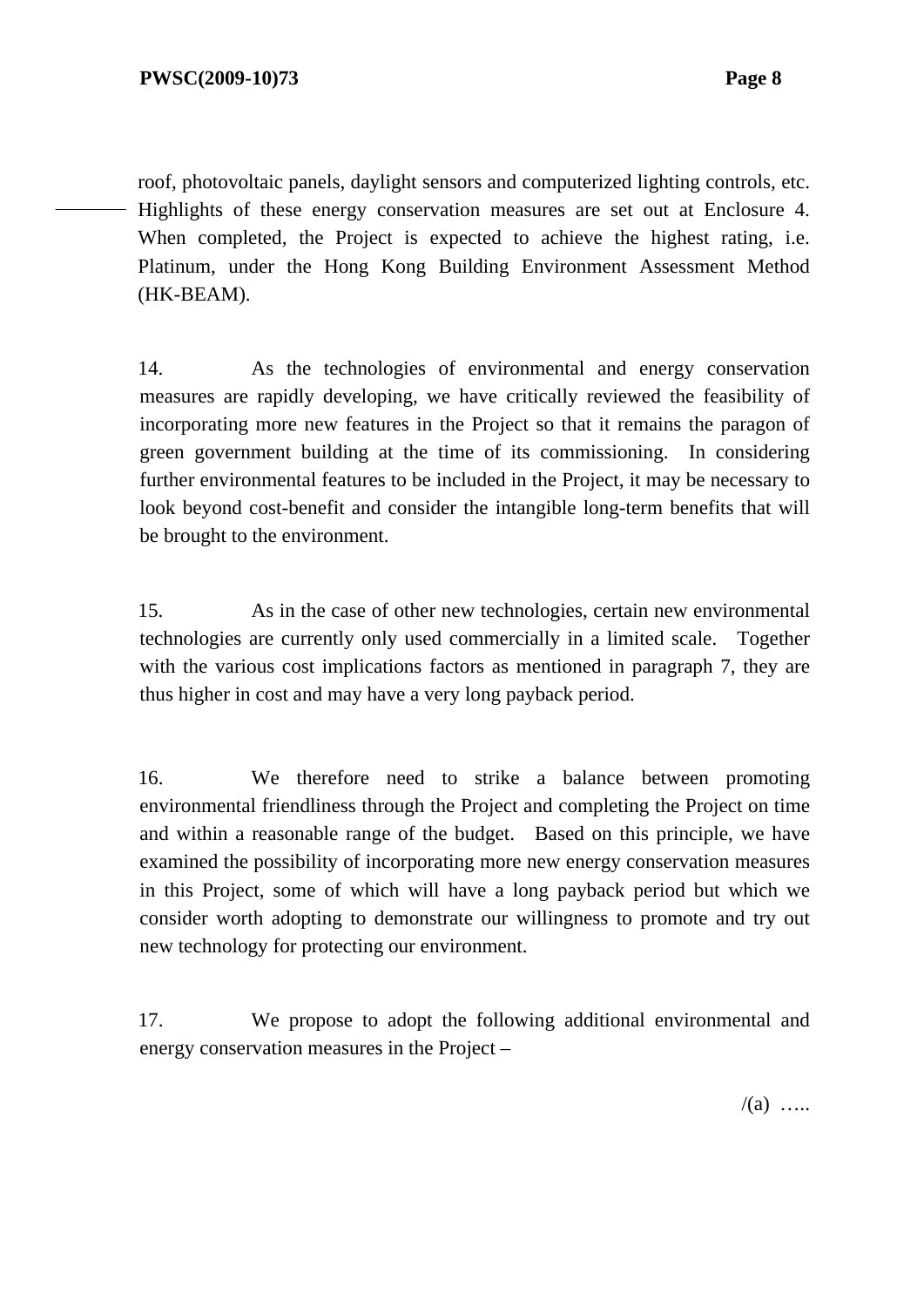- (a) task lighting design for office in  $CGC^6$ ;
- (b) LED lighting and occupancy sensor where suitable in common facilities/areas such as conference rooms, meeting rooms, pantries, toilets, lift lobbies, staircases as well as for pelmet lighting; and
- (c) temperature controlled mechanical ventilation in plant rooms.

18. For renewable energy technologies, we will adopt the use of light pipe and photovoltaic external lighting, solar hot water system, and thin film photovoltaic panels.

19. Other features which we propose to adopt include battery charging facilities for electric vehicles and enhanced provision of recycling equipment.

### *Barrier Free Access in LegCo Complex, CGC and Open Space*

20. Government buildings (including this Project) are exempted buildings under the Building Ordinance (Cap. 123). However, it is the Government's practice to follow the relevant regulations. When the contract was awarded in January 2008, the design for the Project was therefore required to comply with the "Design Manual: Barrier Free Access 1997" issued by the Buildings Department.

/21. …..

 $\frac{1}{6}$  By task lighting, the general illumination in an office area will be reduced from 500 lux to 300 lux. The task area which requires a luminance level for reading purpose will be supplemented with localized lighting (i.e. desk lamps). This in general will use less lighting compared with illuminating the entire office at 500 lux and hence can save energy.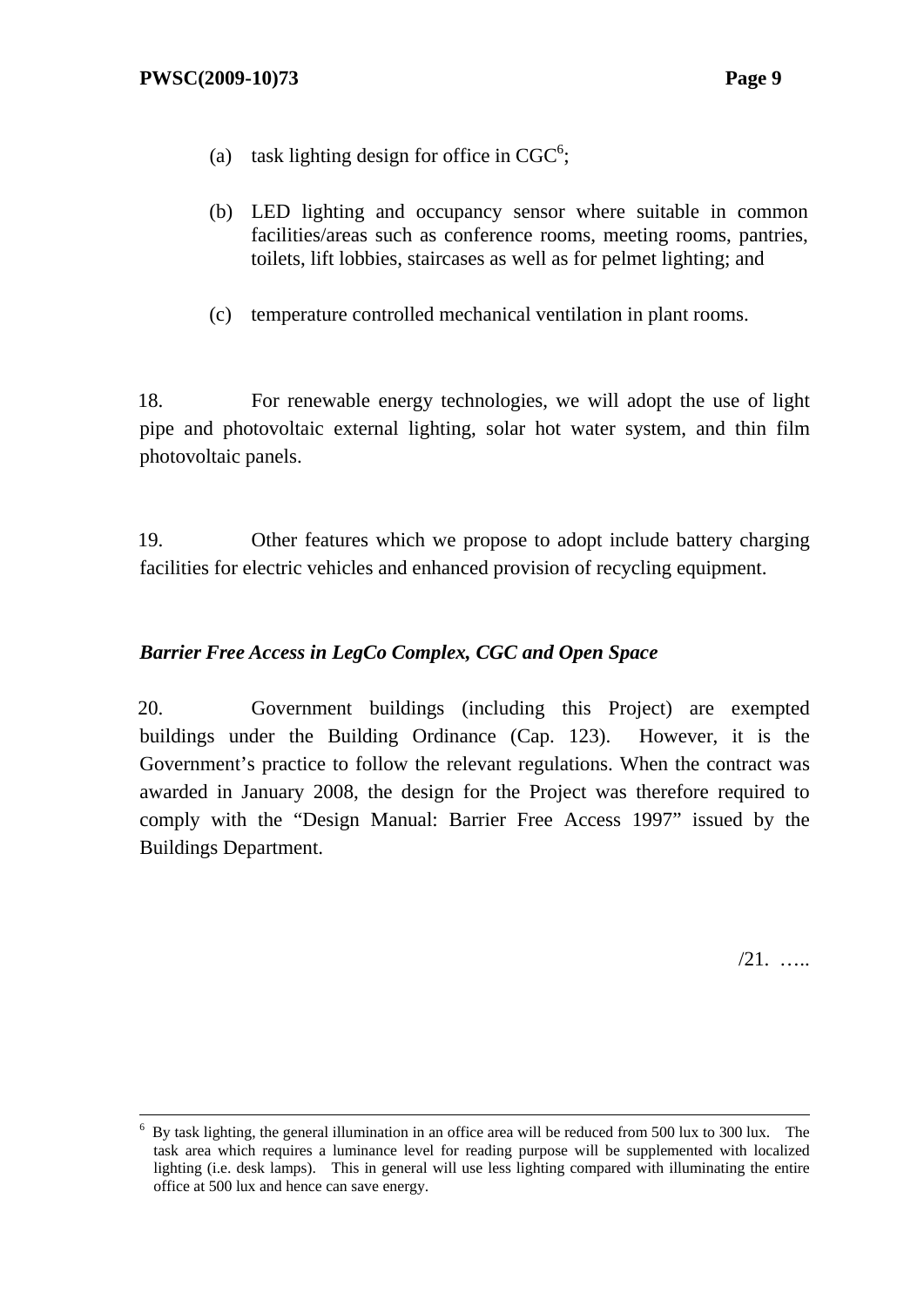21. In December 2008, the Building (Planning) (Amendment) Regulation (the Regulation) came into effect. It sets out revised requirements based on the "Design Manual: Barrier Free Access 2008" for the provision of facilities in certain categories of buildings to provide for better access to, and use of facilities of such buildings by, persons with disabilities.

22. We propose to take this opportunity to bring the relevant provisions in the Project up to the latest standard to meet the community's expectations without affecting the overall project programme. Having examined the layout of the LegCo Complex, CGC and Open Space, we propose to incorporate all the **obligatory** items under the Regulation, which include the following major items –

- (a) external staircase enhanced requirement for the height and width of risers in external staircase;
- (b) entrance door provision of automatic sliding or swing door in main entrance to a building;
- (c) disabled toilet and urinal provision of larger disabled toilet and clear space with grab bars in one of the urinals;
- (d) internal door provision of unobstructed space in doors at public areas and common areas to enhance wheel chair accessibility; and
- (e) other non-layout obligatory design requirements in building service installation, signs, illumination, handrail, drop curb, braille and tactile etc.

23. We consider that the following **enhancement** items on top of the obligatory requirements in paragraph 22 above may be incorporated in the Project where appropriate –

- (a) audio sign system or touch activated audio signs at key locations accessible by the public for people with visual impairment;
- (b) equipment in some designated area/seats in meeting rooms for people with visual impairment, e.g. CCTV magnifiers and Power Braille computer display units;

 $/(c)$  …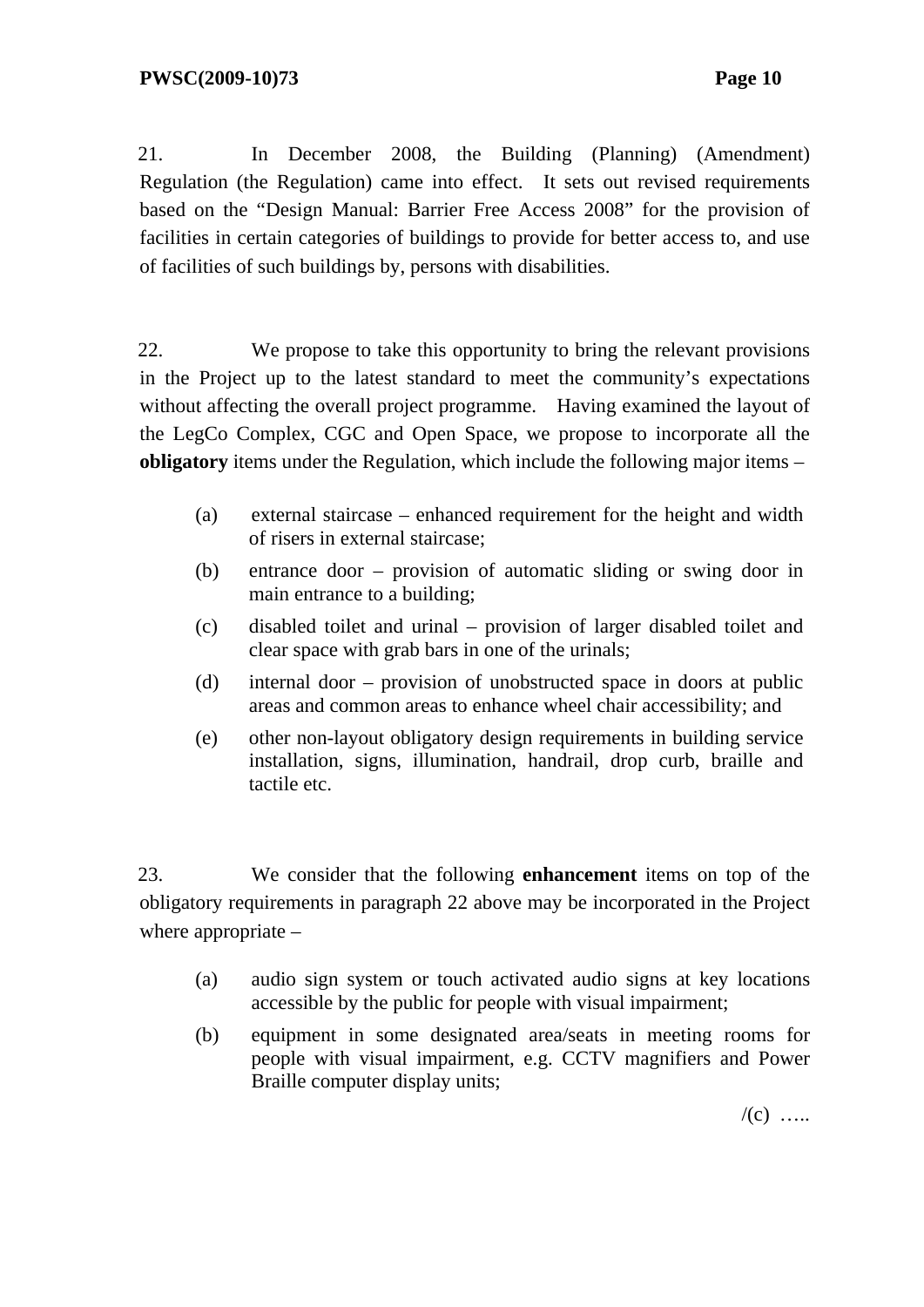- (c) wireless microphone and earphone in some meeting rooms for wheelchair-bound people;
- (d) automatic doors for areas accessible by the public (including toilets); and
- (e) enlarged toilet cubicles for easy maneuver of elderly people and people with physical disabilities, where appropriate.

## *Artworks*

24. Art is a significant part of a vibrant and dynamic international city like Hong Kong. Both LegCo and the Administration consider it important to install appropriate artworks in LegCo Complex, CGC and Open Space.

- 25. Possible options to acquire artworks include
	- (a) commissioning of tailor-made pieces through open and/or invited competitions;
	- (b) purchasing of finished works;
	- (c) loan from the museums of the Leisure and Cultural Services Department or public/private organizations; and/or
	- (d) accepting donation.

26. Apart from displaying art pieces, we will also designate a small corner in CGC for displaying background history of the Tamar site. Additional funding is needed for the artworks acquisition and installation; as well as the supporting facilities for the information corner.

#### *Café*

27. There are already two hectares of Open Space within the existing scope of the Project for public enjoyment. To better serve visitors to the Open Space, we propose to provide a café at the fringe area of the Open Space. The café will provide light refreshment to Tamar visitors and the public.

**/Overall** …..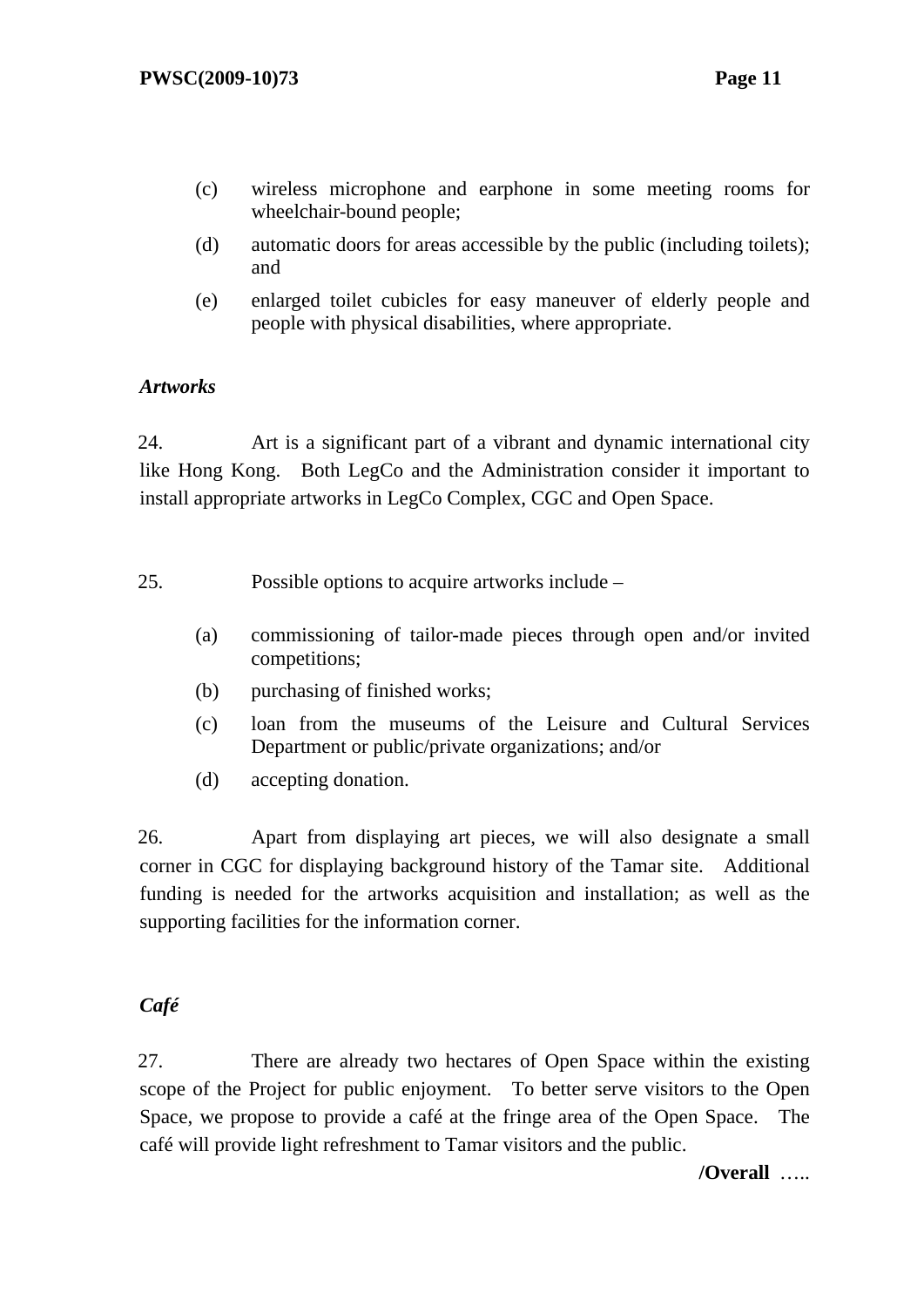## **Overall Review**

28. Upon a review of the financial position of the Project, we consider it necessary to increase the APE of **63KA** by \$359.8 million from \$5,168.9 million to \$5,528.7 million in MOD prices in order to cover the additional cost of works listed in paragraph 5 above. A breakdown for the proposed increase of \$359.8 million is as follows –

|     | <b>Factors</b>                                                                                                           | <b>Proposed increased</b><br>amount in MOD<br>prices<br>$$$ million) | % of the total<br><i>increased</i><br>amount |
|-----|--------------------------------------------------------------------------------------------------------------------------|----------------------------------------------------------------------|----------------------------------------------|
| (a) | Building works and<br>building services for the<br>enhanced communal<br>facilities and Secretariat's<br>office for LegCo | $113.0^7$                                                            | 31.4%                                        |
| (b) | Associated builder's and<br>building services works for<br>enhanced electronic<br>equipment for LegCo                    | 3.0                                                                  | 0.8%                                         |
| (c) | Glass partitions at Public<br>Galleries for LegCo                                                                        | 11.1 <sup>7</sup>                                                    | 3.1%                                         |
| (d) | Additional environmental<br>and energy conservation<br>measures                                                          | 70.9 <sup>7</sup>                                                    | 19.7%                                        |
| (e) | Enhanced barrier free<br>access provisions                                                                               | $13.0^7$                                                             | 3.6%                                         |
| (f) | <b>Artworks</b>                                                                                                          | 32.4                                                                 | 9.0%                                         |
| (g) | A café                                                                                                                   | $7.5^7$                                                              | 2.1%<br>$(h)$                                |

 <sup>7</sup> Including additional design fee, design checkers' fee, design coordination fee, revision to original design to include the additional works and revision of layout in other areas for making better use of the total office space available, implications on construction sequences, adjustment of programme to meet original contract completion date, corresponding preliminaries and allowance for risks.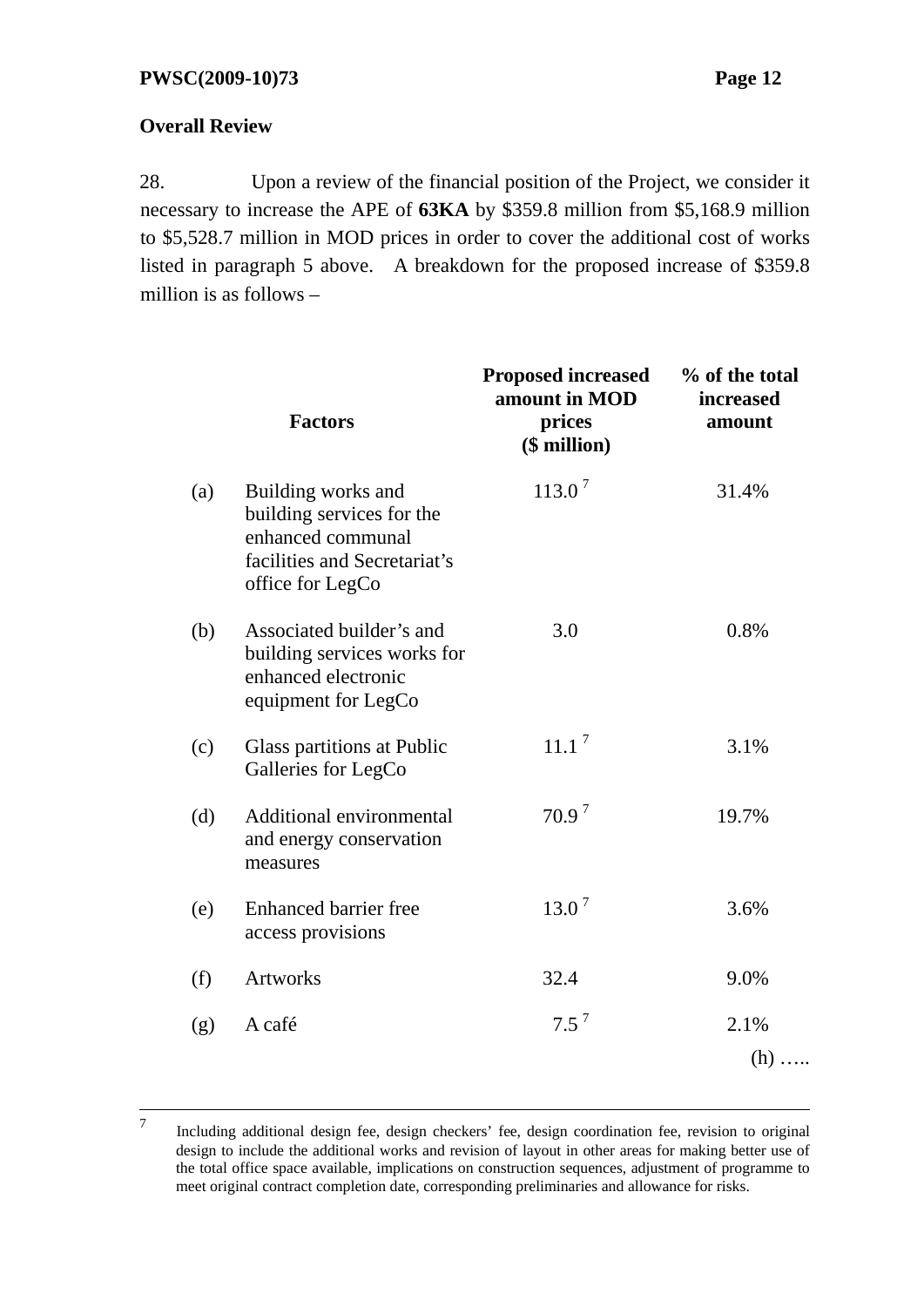|     |       | <b>Factors</b>                                                                  |     | <b>Proposed increased</b><br>amount in MOD<br>prices<br>$($$ million $)$ | % of the total<br>increased<br>amount |
|-----|-------|---------------------------------------------------------------------------------|-----|--------------------------------------------------------------------------|---------------------------------------|
| (h) |       | Additional furniture and<br>equipment $(F\&E)^8$                                |     | 47.1                                                                     | 13.1%                                 |
| (i) | for   | Additional consultancy fees                                                     |     | 9.5                                                                      | 2.6%                                  |
|     | (i)   | Quantity surveying<br>services                                                  | 2.5 |                                                                          |                                       |
|     | (ii)  | Electrical, IT,<br>telecommunication,<br>and mechanical<br>engineering services | 5.0 |                                                                          |                                       |
|     | (iii) | Structural<br>engineering and<br>geotechnical<br>services                       | 1.2 |                                                                          |                                       |
|     | (iv)  | Environmental<br>landscape and risk<br>management<br>services                   | 0.8 |                                                                          |                                       |
| (j) |       | Additional contingencies                                                        |     | 30.8                                                                     | 8.6%                                  |
|     |       | Sub-total                                                                       |     | 338.3                                                                    | 94.0%                                 |
| (k) |       | Additional provisions for<br>price adjustment                                   |     | 21.5                                                                     | 6.0%                                  |
|     |       | Total                                                                           |     | 359.8                                                                    | 100.0%                                |
|     |       |                                                                                 |     |                                                                          | $/A$                                  |

 <sup>8</sup> This item covers F&E for the enhanced communal facilities and Secretariat's office for LegCo, enhanced electronic equipment for LegCo, additional environmental and energy conservation measures, enhanced barrier free access provision, as well as F&E for the café.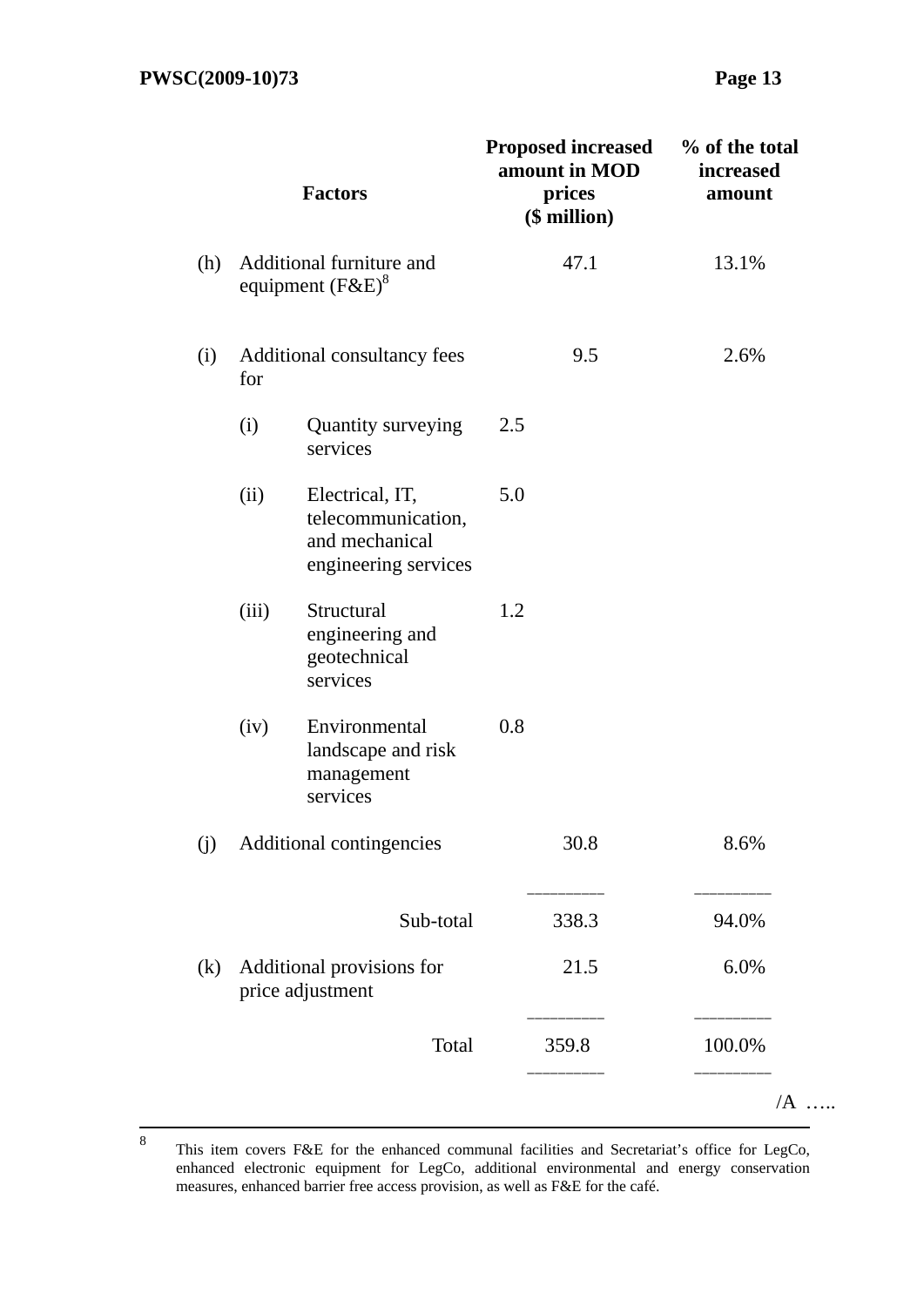A comparison of the cost breakdowns of the APE and the revised project estimate in MOD prices, together with reasons leading to the proposed increase in the APE, is at Enclosure 5. A breakdown of cost estimate for items between LegCo Complex and CGC/Open Space and the calculations on the provisions for price adjustment are at Enclosures 6 and 7 respectively.

#### **FINANCIAL IMPLICATIONS**

29. Subject to approval, we will revise the phasing of the expenditure as follows –

| Year                    | \$ million<br>(MOD) |
|-------------------------|---------------------|
| Up to 31 March $2009^9$ | 712.3               |
| 2009-10                 | 1,200.0             |
| 2010-11                 | 2,400.0             |
| 2011-12                 | 760.0               |
| 2012-13                 | 310.0               |
| 2013-14                 | 146.4               |
|                         | 5,528.7             |

/30. …..

<sup>-&</sup>lt;br>9 <sup>9</sup> This is the actual expenditure up to 31 March 2009.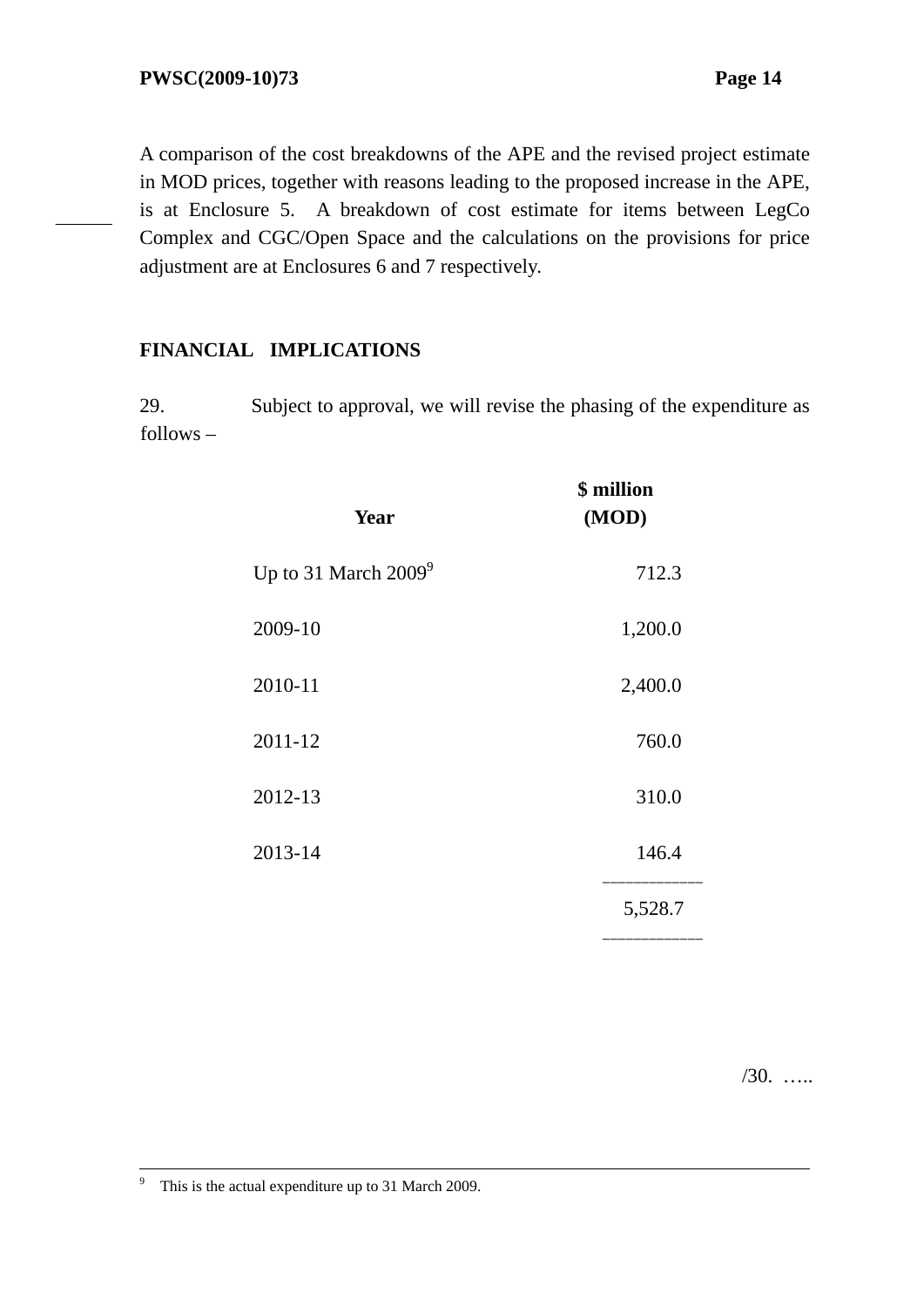30. We estimate the additional annual recurrent expenditure arising from the entire Tamar Development Project (including the additional items being proposed in this submission) to be around \$150 million. On the other hand, we estimate that upon completion of the CGC and LegCo Complex, certain out-stationed office space (in both government-owned and leased office premises) would be released consequentially, generating rental savings. Hence, the additional recurrent cost may be partly offset by the potential rental savings from reprovisioning the Government Secretariat and LegCo to Tamar.

## **PUBLIC CONSULTATION**

31. As mentioned in paragraph 10, the LegCo Panel on Development in May 2009 supported the carrying out of the preparatory works for the additional area at the LegCo Complex.

32. On 23 July 2009, a planning application was submitted to the Town Planning Board under section 16 of the Town Planning Ordinance for the LegCo expansion, which comprises the whole potential expansion of LegCo Complex, including the addition of five floors above the LegCo High Block and 11 floors above the Podium of the LegCo High Block; the additional communal facilities; and an eating place (i.e. the café) for public enjoyment. The application was approved on 18 September 2009. The proposed increase in the APE only includes the addition of one floor on the LegCo High Block, the additional communal facilities and the proposed café.

33. We consulted LCC and LegCo Panel on Development on the proposed increase in APE of **63KA** on 9 October 2009 and 27 October 2009 respectively. Members of LCC supported the proposal, and those of the Development Panel did not raise any objection.

**/ENVIRONMENTAL** …..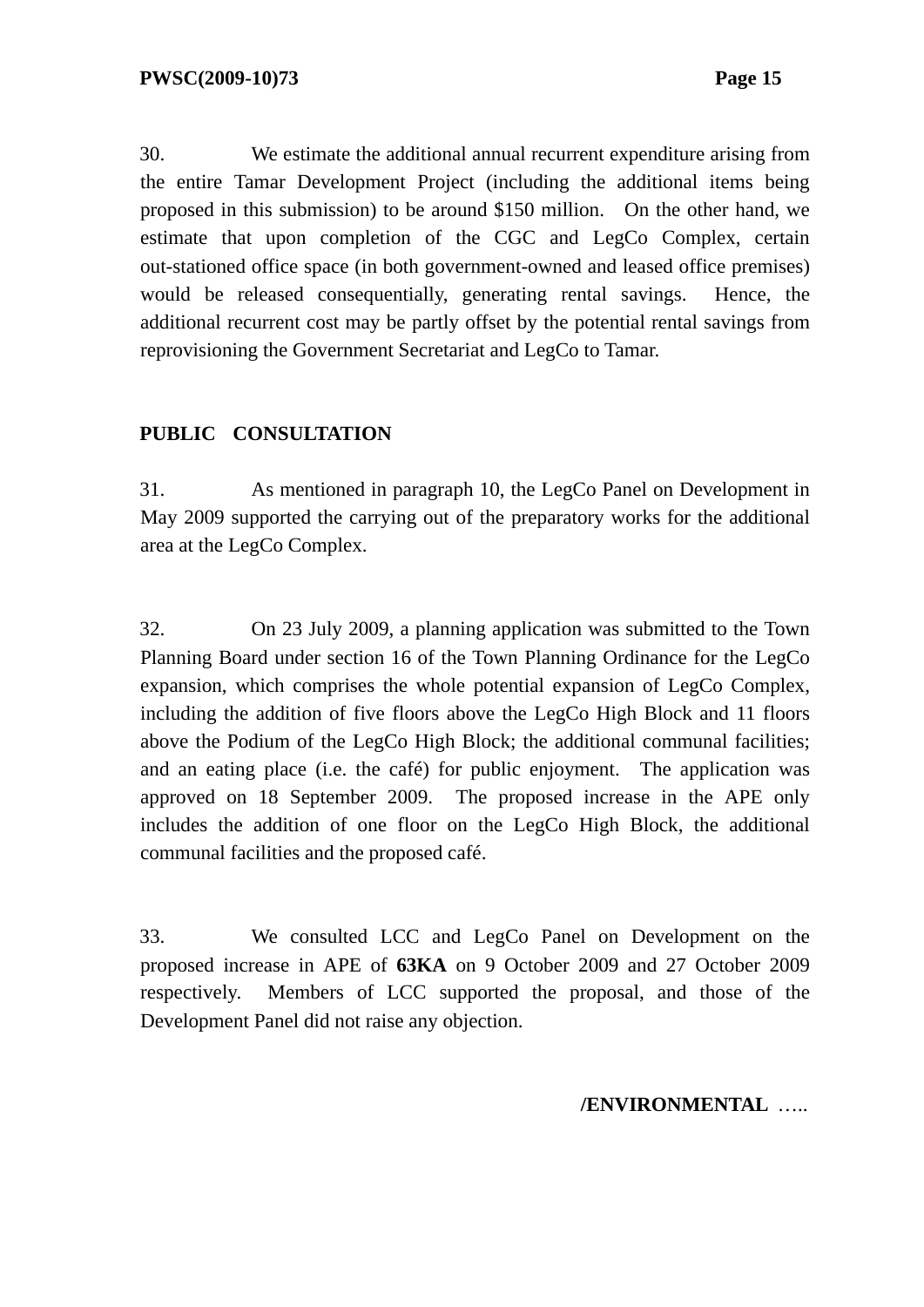### **ENVIRONMENTAL IMPLICATIONS**

34. The proposed increase in the APE will not cause long term environmental impact. We have included in the project estimates the cost to implement suitable mitigation measures to control short term environmental impacts.

35. We estimate that the proposed increase in the APE will generate in total about 49 tonnes of construction waste. Of these, we will deliver 37 tonnes  $(75.5\%)$  of inert construction waste to public fill reception facilities for subsequent reuse<sup>10</sup>. We will dispose of the remaining 12 tonnes  $(24.5%)$  of non-inert construction waste at landfills. The total cost for accommodating construction waste at public fill reception facilities and landfill sites is estimated to be \$2,499.0 for these additional works (based on a unit cost of \$27 per tonne for disposal at public fill reception facilities and  $$125$  per tonne<sup>11</sup> at landfills).

#### **ENERGY CONSERVATION MEASURES**

36. The Project has already included an extensive number of environmental and energy conservation measures as highlighted in Enclosure 4.

37. The total estimated additional cost for adoption of the new additional energy conservation measures, as set out in paragraphs 17 to 19 above, is around \$84.2 million (including \$68.6 million for energy efficient features). The additional energy efficient features will achieve an additional 3.6% energy

/savings …..

 <sup>10</sup> Public fill reception facilities are specified in Schedule 4 of the Waste Disposal (Charges for Disposal of Construction Waste) Regulation. Disposal of inert construction waste in public fill reception facilities requires a licence issued by the Director of Civil Engineering and Development.

<sup>&</sup>lt;sup>11</sup> This estimate has taken into account the cost for developing, operating and restoring the landfills after they are filled and the aftercare required. It does not include the land opportunity cost for existing landfill sites (which is estimated at  $\overline{\$90}$  per m<sup>3</sup>), nor the cost to provide new landfills (which is likely to be more expensive), when the existing ones are filled.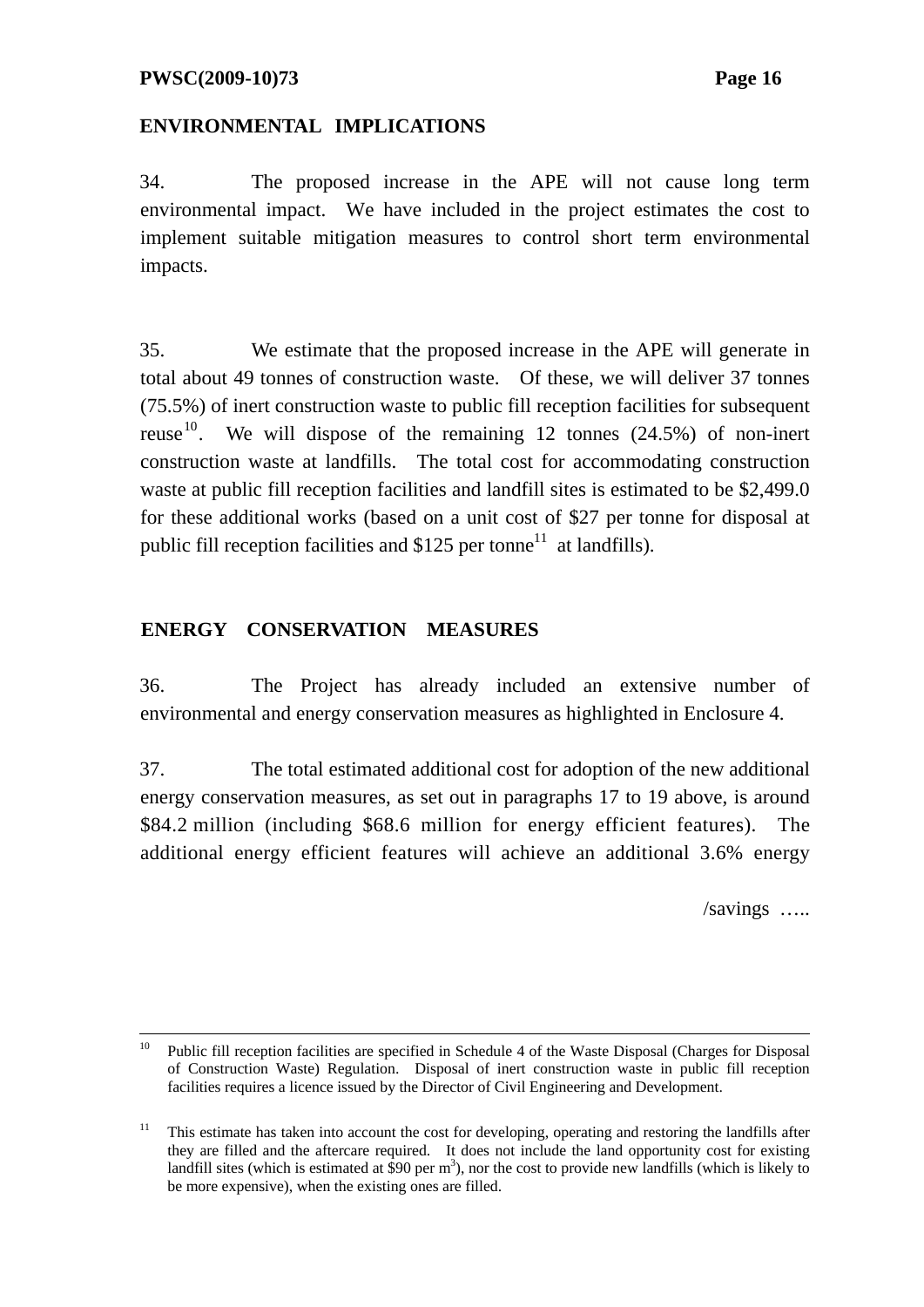savings in the annual energy consumption and have a payback period of about 44 years. Together with the energy conservation measures already incorporated into the Project, the energy efficient features will achieve 26% energy savings in the annual energy consumption when compared to a normal office barely complying with the Building Energy Code and have a payback period of about eight years.

## **HERITAGE IMPLICATIONS**

38. The proposed increase in the APE will not affect any heritage site, i.e. all declared monuments, proposed monuments, graded historic sites/buildings, sites of archaeological interest and Government historic sites identified by the Antiquities and Monuments Office.

## **LAND ACQUISITION**

39. The proposed increase in the APE does not require any land acquisition.

## **BACKGROUND**

40. In June 2006, Finance Committee approved the upgrading of **63KA** "Tamar Development Project" to Category A at an estimated cost of \$5,168.9 million in MOD prices.

41. In early 2009, LCC noted that the floor area of LegCo Complex is inadequate to meet the requirements for new communal facilities and new/enhanced services to be provided. LCC and the Administration explored various expansion options and agreed that the option of incorporating the additional space for new communal facilities in the current layout and constructing an additional floor on top of the High Block for the Secretariat's office is the most viable as it will minimize the possible abortive works and disruptions to the operations of LegCo.

/42. …..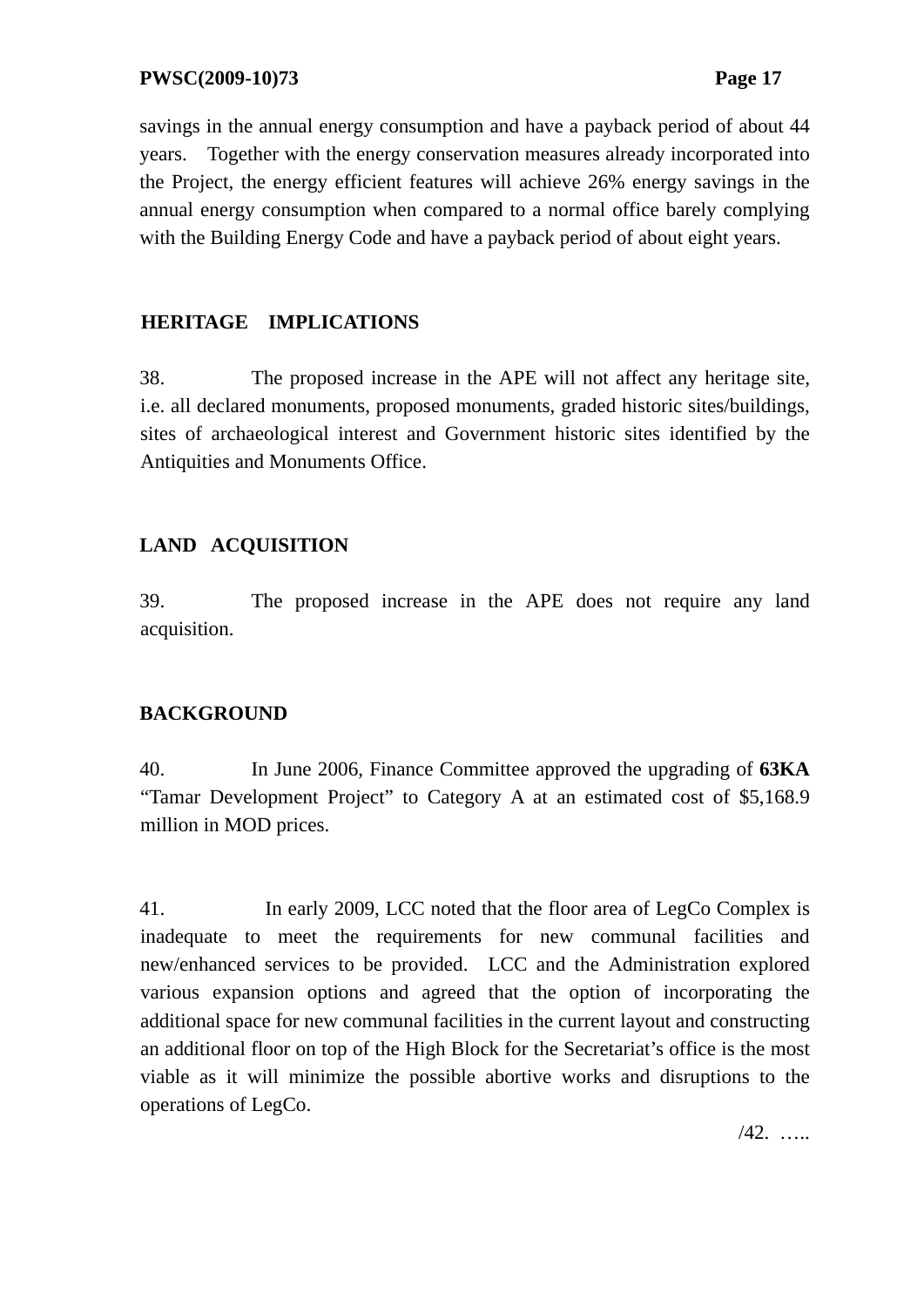42. The proposed increase in the APE will not involve any additional tree removal or planting proposals.

43. We estimate that the works associated with the proposed increase in the APE will create about 300 jobs (270 labourers and another 30 professional/technical staff), providing a total of 4 600 man-months.

--------------------------------

Administration Wing, Chief Secretary for Administration's Office Legislative Council Secretariat Architectural Services Department November 2009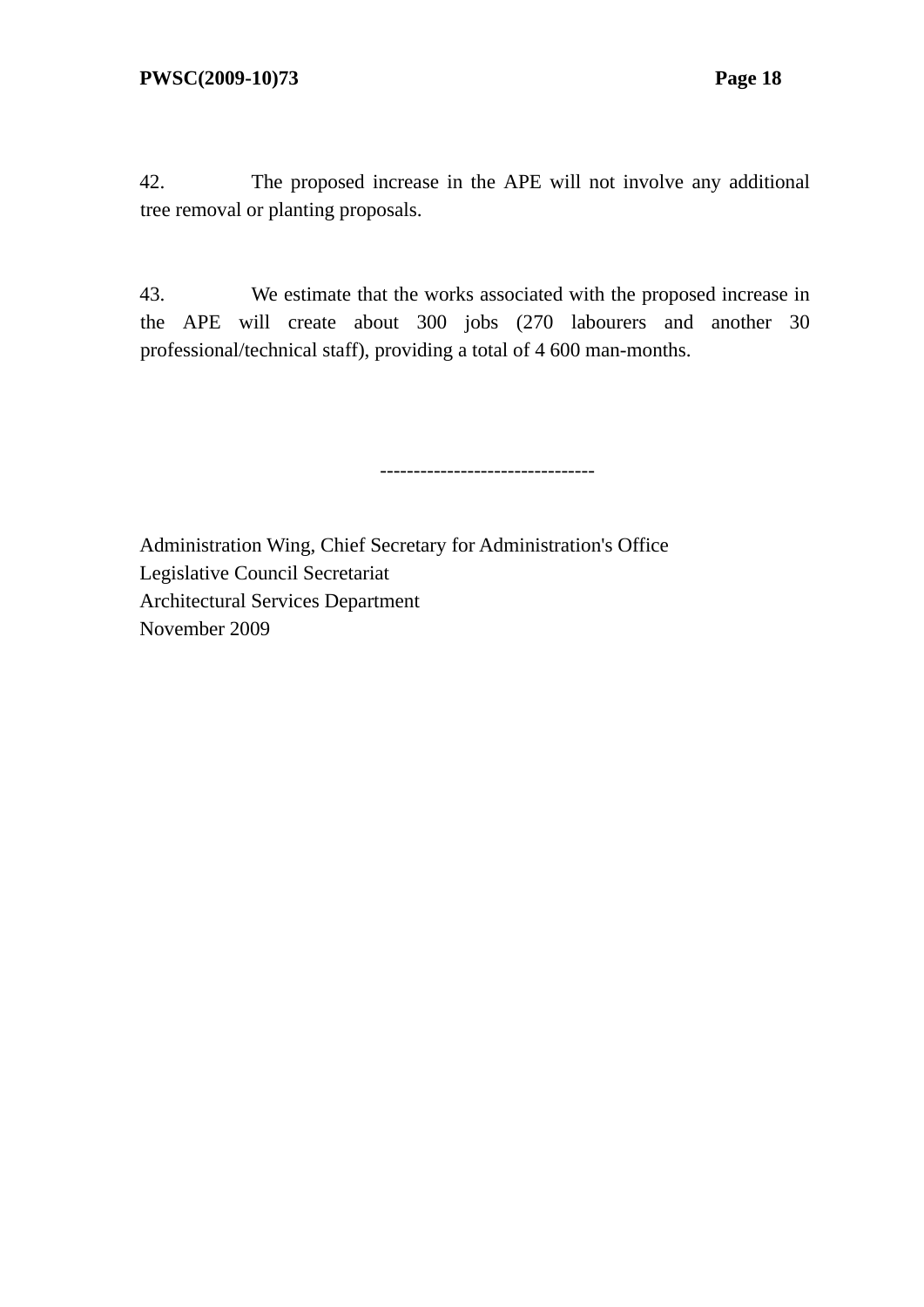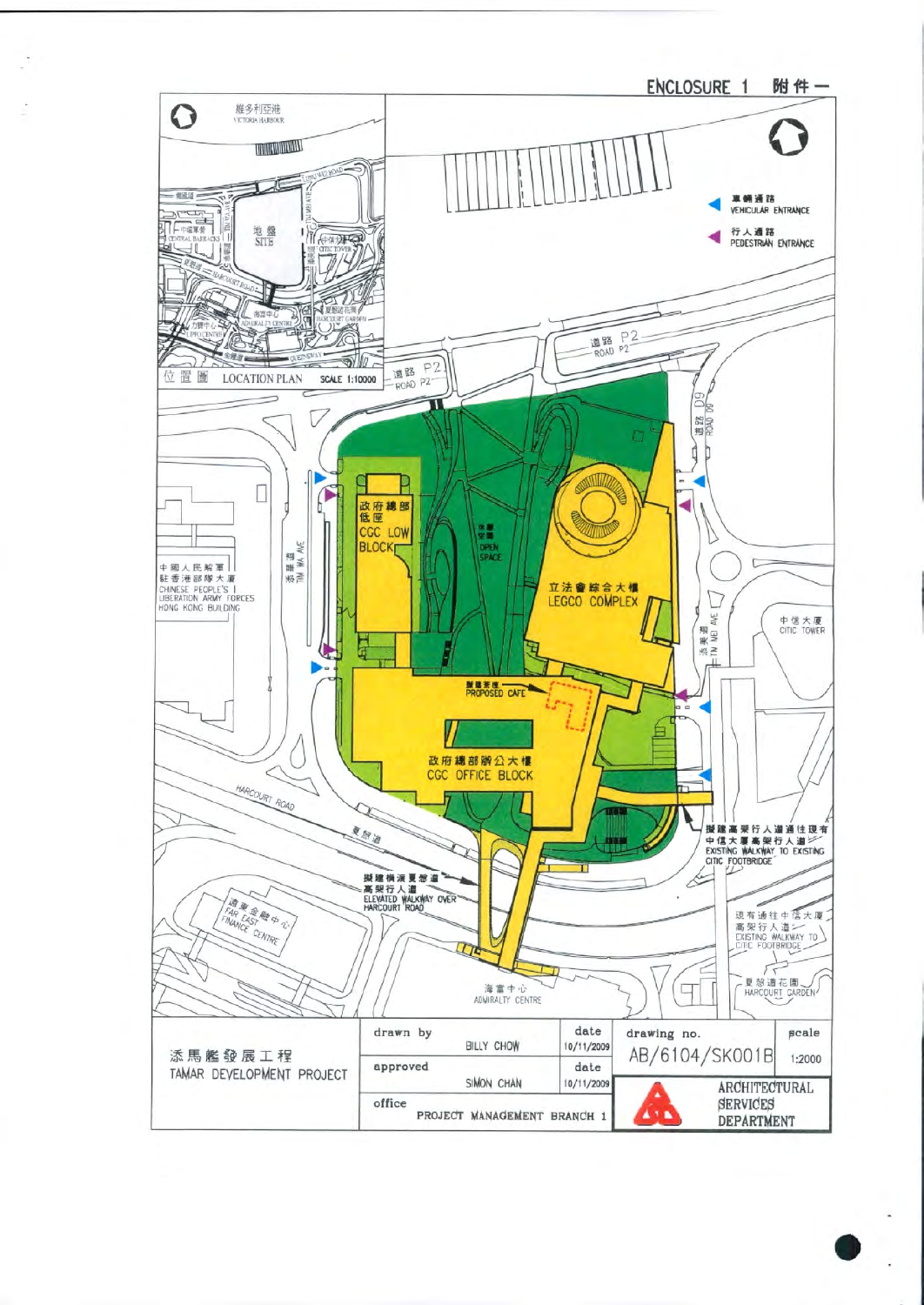ENCLOSURE 2 附件二

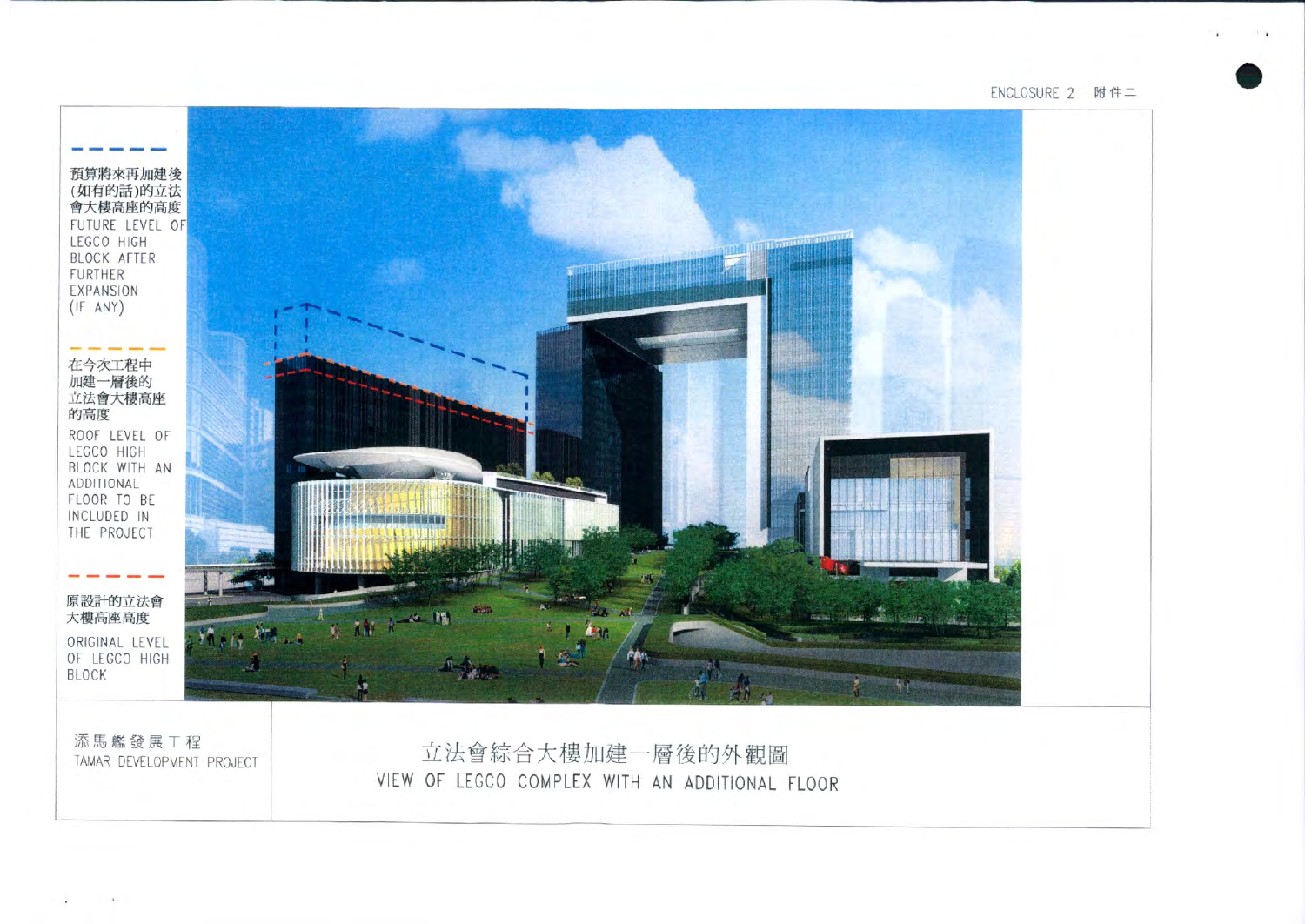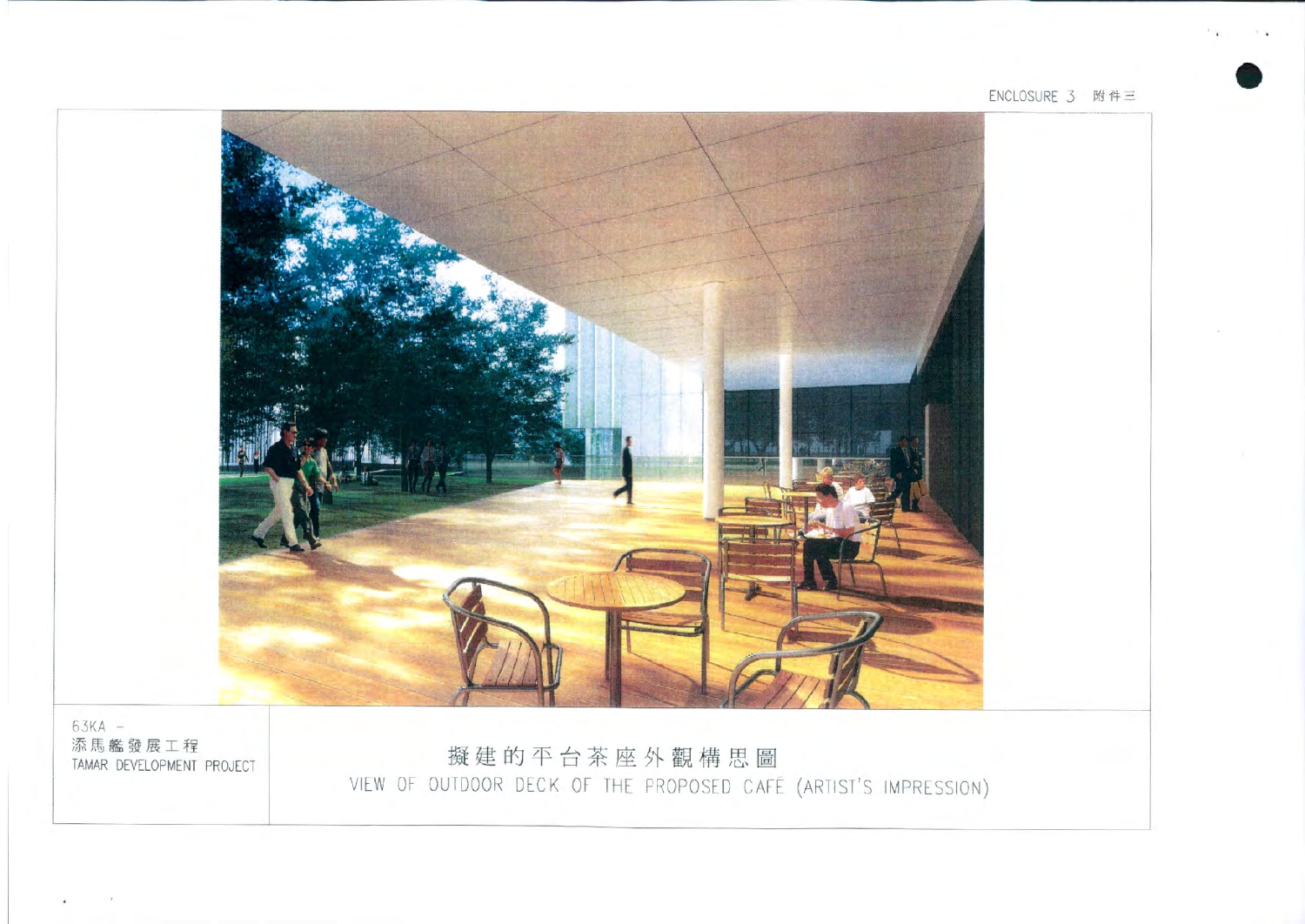# **63KA – Tamar Development Project**

|                                                                | <b>Item</b>                                           | <b>Description</b>                                                                                                                                                                                       |  |  |  |
|----------------------------------------------------------------|-------------------------------------------------------|----------------------------------------------------------------------------------------------------------------------------------------------------------------------------------------------------------|--|--|--|
| A.                                                             | <b>General</b>                                        |                                                                                                                                                                                                          |  |  |  |
|                                                                |                                                       |                                                                                                                                                                                                          |  |  |  |
| 1.                                                             | <b>Overall Design</b>                                 | To arrange the disposition of the buildings to form a major breezeway<br>$\bullet$<br>from the harbour to the inner city area                                                                            |  |  |  |
|                                                                |                                                       | The design of the CGC Office Block as an "Open Door" with<br>principal north-south orientation optimizes the harnessing of<br>daylight and inter-block shading against sunlight for indoor spaces.       |  |  |  |
|                                                                |                                                       | The north-south layout of the open space (the Green Carpet)<br>enhances visual permeability through the site and maintains good<br>air ventilation in the area even after the buildings are constructed. |  |  |  |
| <b>B.</b>                                                      | <b>Landscape features</b>                             |                                                                                                                                                                                                          |  |  |  |
| $\overline{2}$ .                                               | Green roofs and sky<br>gardens                        | To provide green landscape<br>$\bullet$                                                                                                                                                                  |  |  |  |
| 3.                                                             | Water features                                        | To install lily pond outside LegCo dining hall, reflecting pool and a<br>٠<br>floating platform adjacent to the CGC Low Block to provide<br>evaporation cooling effect                                   |  |  |  |
| 4.                                                             | Vertical planting walls                               | To incorporate planting in suitable areas (e.g. CGC Low Block and<br>٠<br>outdoor parapet walls) to improve thermal insulation of the building<br>and street landscape environment                       |  |  |  |
| C.<br><b>Environmental Friendly and Energy-saving features</b> |                                                       |                                                                                                                                                                                                          |  |  |  |
|                                                                | <b>Building Design</b>                                |                                                                                                                                                                                                          |  |  |  |
| 5.                                                             | Overall thermal transfer<br>value (OTTV)              | Façade design with low OTTV.                                                                                                                                                                             |  |  |  |
|                                                                | <b>Building Services - Lighting</b>                   |                                                                                                                                                                                                          |  |  |  |
| 6.                                                             | Lower lighting power<br>density                       | To use high energy efficiency lamp source, including T5 fluorescent<br>$\bullet$<br>lamp, for lowering lighting power density                                                                            |  |  |  |
| 7.                                                             | <b>Computerized Lighting</b><br><b>Control System</b> | Timer control function to monitor and control lighting to save energy<br>$\bullet$                                                                                                                       |  |  |  |
| 8.                                                             | Daylight Sensor Control<br>for office lighting        | To automatically adjust the lighting level of peripheral offices<br>$\bullet$<br>according to the daylight penetrated to the office so as to save lighting<br>electric energy                            |  |  |  |

# **Existing Green Features Allowed in the Employers' Requirements**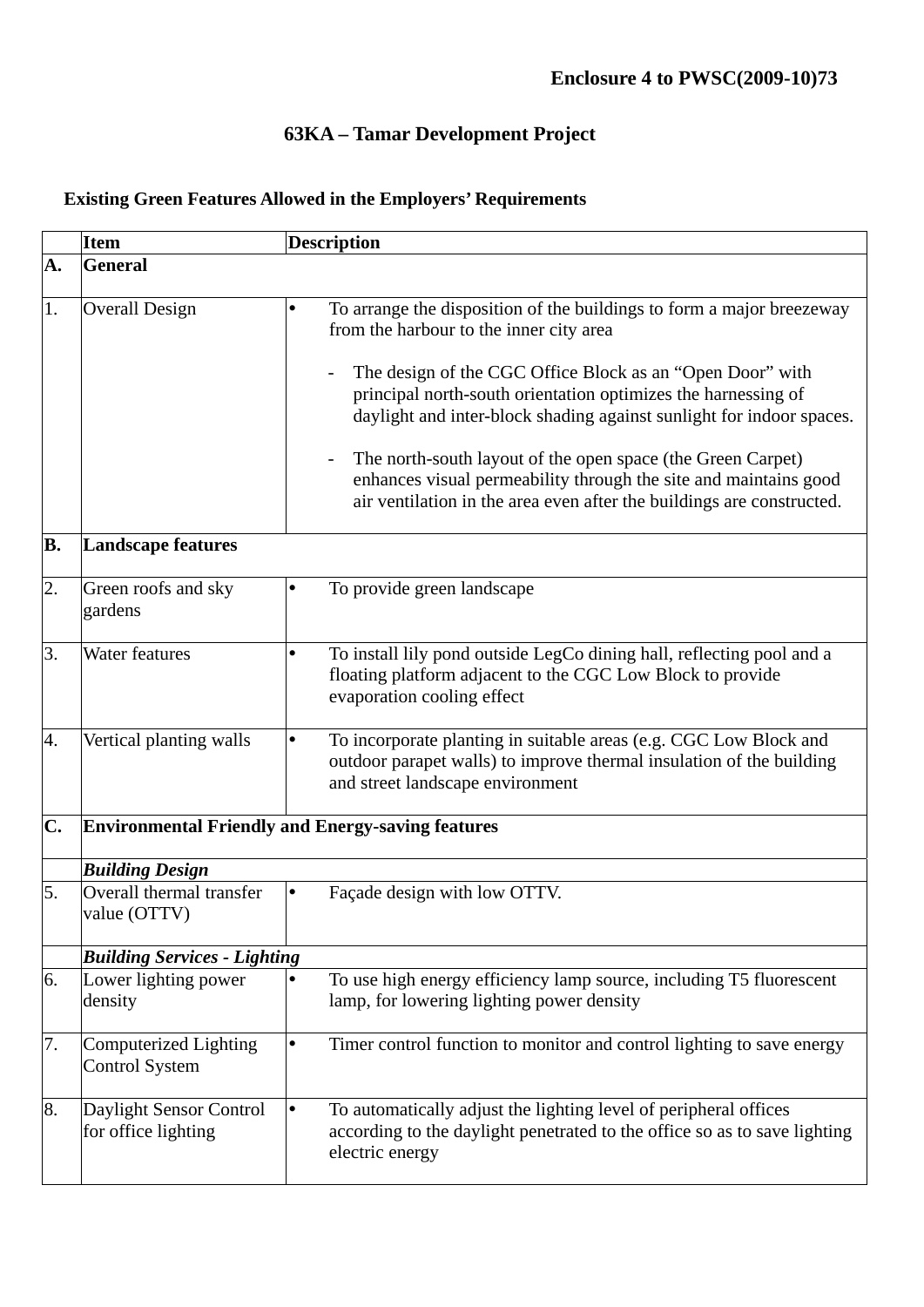|     | <b>Item</b>                                                       | <b>Description</b>                                                                                                                                                                                                                    |
|-----|-------------------------------------------------------------------|---------------------------------------------------------------------------------------------------------------------------------------------------------------------------------------------------------------------------------------|
| 9.  | <b>Motion Sensor Control</b>                                      | To detect occupancy condition of the office space and automatically<br>switch off office lighting as well as regulating office space temperature<br>of air-conditioning system when there is no occupancy in office to save<br>energy |
| 10. | <b>LED Exit Signs</b>                                             | To use LED for exit signs to save energy                                                                                                                                                                                              |
|     | <b>Building Services - Electrical installation</b>                |                                                                                                                                                                                                                                       |
| 11. | Photovoltaic (PV) panels                                          | PV panels on top of CGC Office Block to convert solar energy to<br>electric energy                                                                                                                                                    |
| 12. | High efficiency motor                                             | The highest energy efficiency class motors to be used                                                                                                                                                                                 |
| 13. | <b>Building Energy</b><br>Management system                       | Use of Building Energy Management system to facilitate the building<br>management to master monitoring of electricity consumption status for<br>the buildings.                                                                        |
|     |                                                                   | <b>Building Services - Air-conditioning and mechanical ventilation installation</b>                                                                                                                                                   |
| 14. | High energy efficient<br>seawater cooled chiller<br>plant         | To employ direct seawater for heat rejection, which is a more energy<br>efficient air-conditioning system than the air cooled system and water<br>cooled system using cooling towers                                                  |
| 15. | Variable speed drives for<br>the air-conditioning<br>equipment    | To achieve optimum energy usage by varying speed of drive for the<br>air-conditioning equipment to meet the actual loading demand in the<br>building                                                                                  |
| 16. | Heat wheels                                                       | To pre-cool the fresh air supply to the buildings by reclaiming the<br>energy from the exhaust air before the latter is discharged out of the<br>buildings in order to save energy                                                    |
| 17. | Reuse of condensate water  •                                      | Make use of lower temperature of condensate water from the<br>air-conditioning system to pre-cool fresh air                                                                                                                           |
| 18. | Free-cooling design in the $  \cdot  $<br>air-conditioning system | To allow reduction of air-conditioning system operation as well as the<br>energy consumption when the outdoor air condition is suitable for<br>cooling the building                                                                   |
| 19. | Occupancy sensor control  •                                       | To detect occupancy condition of the office space and automatically<br>shut down or regulate the indoor temperature of the air-conditioning<br>system when the office is not in use to save energy                                    |
|     | <b>Building Services - Lift and escalator installation</b>        |                                                                                                                                                                                                                                       |
| 20. | Service-on-demand<br>escalator                                    | To operate only when the presence of passengers is detected to achieve<br>energy saving                                                                                                                                               |
|     | <b>Water-saving measures</b>                                      |                                                                                                                                                                                                                                       |
| 21. | Rainwater recycling<br>system                                     | To collect and direct rainwater to a holding tank for irrigation of<br>planting areas, thereby reducing the use of potable water                                                                                                      |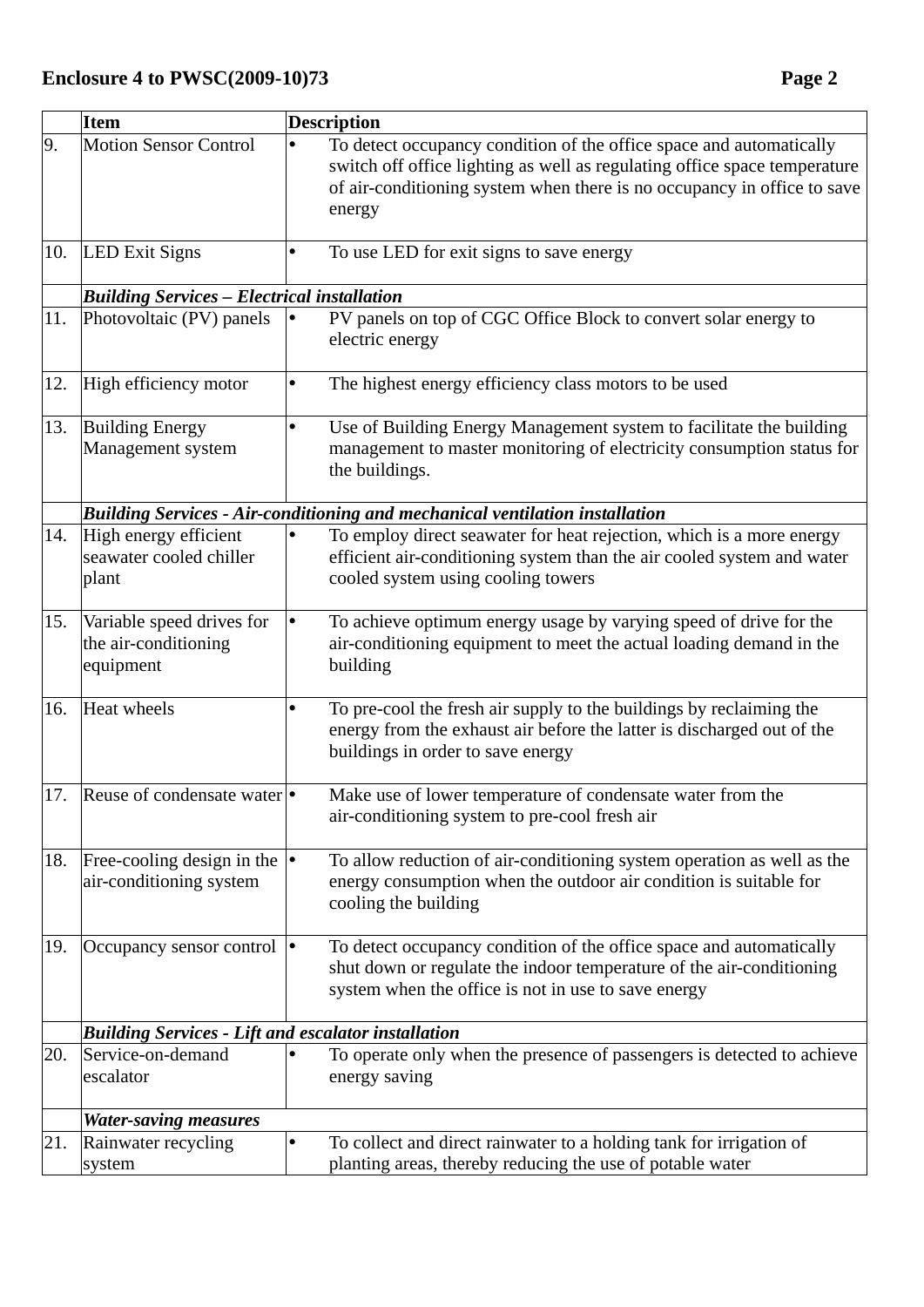|     | <b>Item</b>                                                                                                              | <b>Description</b>                                                                                                                                                                                                                                                               |
|-----|--------------------------------------------------------------------------------------------------------------------------|----------------------------------------------------------------------------------------------------------------------------------------------------------------------------------------------------------------------------------------------------------------------------------|
|     |                                                                                                                          |                                                                                                                                                                                                                                                                                  |
| 22. | Dual flushing cistern of<br>4/6 litres                                                                                   | To install two buttons in the flushing system, one for a full flush and<br>one for a half flush                                                                                                                                                                                  |
| 23. | Urinal flushing with<br>infra-red sensor                                                                                 | To provide flushing water only after use                                                                                                                                                                                                                                         |
| 24. | Water tap with infra-red<br>sensor                                                                                       | To provide tap water only when needed                                                                                                                                                                                                                                            |
| D.  | <b>Waste management</b>                                                                                                  |                                                                                                                                                                                                                                                                                  |
| 25. | <b>Automatic Refuse</b><br><b>Collection System</b>                                                                      | To maintain a clean working environment and facilitate recycling                                                                                                                                                                                                                 |
|     |                                                                                                                          | To collect and transport presorted waste and recyclables (paper) in a<br>fully automated enclosed vacuum system                                                                                                                                                                  |
|     |                                                                                                                          | Contact with refuse and containers is minimised, thereby improving<br>safety and hygiene                                                                                                                                                                                         |
| E.  | <b>Building materials</b>                                                                                                |                                                                                                                                                                                                                                                                                  |
| 26. | Double-layer ventilated<br>facade design                                                                                 | To generate air movement between the glass facades to provide natural<br>ventilation and cooling effect to the building                                                                                                                                                          |
| 27. | Non-reflective, clear and<br>tinted insulated glass unit<br>with low-E (low<br>emissivity) coating and<br>shading device | To use this kind of coating and shading device to reduce heat<br>transmission to and from the environment                                                                                                                                                                        |
| 28. | Modular system                                                                                                           | To use modular system in, for example, demountable partitions and<br>raised floor, the modular units of which can be reused when layout is<br>altered subsequently to minimise wastage                                                                                           |
| 29. | Reusable formwork (i.e.<br>the "moulds" to form<br>concrete slabs, columns or<br>beams, etc.)                            | To use metal or other reusable materials instead of timber.<br>Metal<br>formwork is durable and hence more reusable. Metal formwork is<br>usually adopted for repetitive structural units such as those for<br>multi-storey office buildings with repetitive typical floor plans |
| 30. | Sustainable materials                                                                                                    | To use timber products (i.e. timber panel, timber flooring, etc.) from<br>sustainable forest or plantation                                                                                                                                                                       |
| 31. | Low polluting materials                                                                                                  | To use wood materials with low emission of formaldehyde (methanol)<br>complying with Class E1 of international standard; non-PVC wall<br>covering and building materials such as paint, carpet adhesive etc. with<br>low VOC (Volatile Organic Compounds)                        |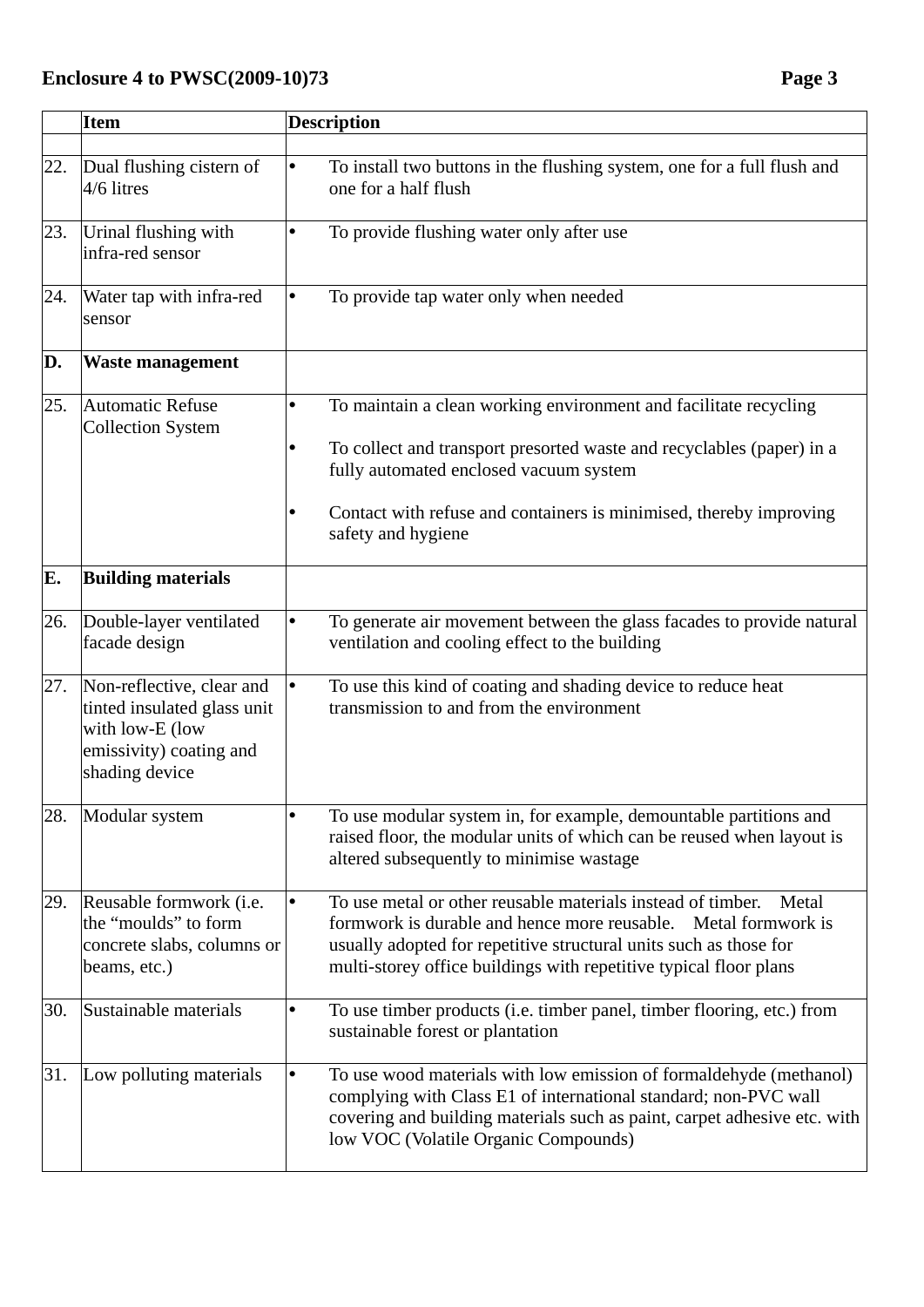# **63KA – Tamar Development Project**

|                                                             |                                                     | $\alpha$ comparison of the $\alpha$ if $\alpha$ and the fevilled project estimate in NOD prices is as follows<br>(A)<br>(C)<br><b>(B)</b> |                 |                            | $(C) - (A)$            |                   |
|-------------------------------------------------------------|-----------------------------------------------------|-------------------------------------------------------------------------------------------------------------------------------------------|-----------------|----------------------------|------------------------|-------------------|
|                                                             |                                                     |                                                                                                                                           | <b>Approved</b> | <b>Revised</b>             | <b>Latest Estimate</b> | <b>Difference</b> |
|                                                             |                                                     |                                                                                                                                           | <b>Estimate</b> | <b>Estimate (based)</b>    |                        |                   |
|                                                             |                                                     |                                                                                                                                           |                 | on Contract                |                        |                   |
|                                                             |                                                     |                                                                                                                                           |                 | award)                     |                        |                   |
|                                                             |                                                     |                                                                                                                                           |                 | \$ million (in MOD prices) |                        |                   |
| (a)                                                         | Site works                                          | 33.6)                                                                                                                                     |                 |                            |                        |                   |
| (b)                                                         | Piling                                              | 229.5)                                                                                                                                    | 594.5           | 431.7                      | 431.7                  | (162.8)           |
| $\overline{c}$                                              | <b>Basement construction</b>                        | 331.4)                                                                                                                                    |                 |                            |                        |                   |
| (d)                                                         | <b>Building</b>                                     |                                                                                                                                           | 1,863.7         | 1,944.0                    | 2,010.2                | 146.5             |
| (e)                                                         | <b>Building services</b>                            |                                                                                                                                           | 1,091.2         | 1,526.9                    | 1,573.7                | 482.5             |
| $\frac{(f)}{(g)}$<br>$\frac{(g)}{(h)}$<br>$\frac{(i)}{(j)}$ | Drainage                                            |                                                                                                                                           | 42.6            | 32.7                       | 32.7                   | (9.9)             |
|                                                             | External works                                      | 92.4)                                                                                                                                     | 191.2           | 210.6                      | 210.6                  | 19.4              |
|                                                             | Landscaping works                                   | 98.8)                                                                                                                                     |                 |                            |                        |                   |
|                                                             | Pedestrian footbridges                              |                                                                                                                                           | 138.2           | 64.6                       | 64.6                   | (73.6)            |
|                                                             | IT infrastructure and cabling                       |                                                                                                                                           | 95.0            | 71.7                       | 71.7                   | (23.3)            |
| $\overline{(\mathbf{k})}$                                   | Cooling water supply system for<br>air-conditioning |                                                                                                                                           | 58.0            | 149.5                      | 149.5                  | 91.5              |
| (1)                                                         | Associated builder's and building                   |                                                                                                                                           |                 |                            | 3.0                    | 3.0               |
|                                                             | services works for enhanced                         |                                                                                                                                           |                 |                            |                        |                   |
|                                                             | Electronic Equipment for LegCo                      |                                                                                                                                           |                 |                            |                        |                   |
| (m)                                                         | Glass partitions at Public                          |                                                                                                                                           |                 | $\blacksquare$             | 11.1                   | 11.1              |
|                                                             | Galleries for LegCo                                 |                                                                                                                                           |                 |                            |                        |                   |
| (n)                                                         | Additional environmental and                        |                                                                                                                                           |                 |                            | 70.9                   | 70.9              |
|                                                             | energy conservation measures                        |                                                                                                                                           |                 |                            |                        |                   |
| (0)                                                         | Enhanced<br>barrier free<br>access                  |                                                                                                                                           | $\overline{a}$  | $\overline{\phantom{a}}$   | 13.0                   | $\overline{13.0}$ |
|                                                             | provisions                                          |                                                                                                                                           |                 |                            |                        |                   |
| (p)                                                         | Artworks                                            |                                                                                                                                           | $\overline{a}$  | $\overline{\phantom{a}}$   | 32.4                   | 32.4              |
| $\frac{q}{r}$                                               | A Café                                              |                                                                                                                                           |                 |                            | 7.5                    | $7.5\,$           |
|                                                             | Furniture and equipment (F&E)                       |                                                                                                                                           | 289.6           | 252.3                      | 299.4                  | 9.8               |
| (s)                                                         | Consultancy fees for                                |                                                                                                                                           | 59.7            | 57.0                       | 66.5                   | 6.8               |
|                                                             | Quantity surveying services<br>(i)                  | 13.0                                                                                                                                      |                 | 13.0                       | 15.5                   |                   |
|                                                             | Electrical, IT,<br>(ii)                             | 25.0                                                                                                                                      |                 | 25.0                       | 30.0                   |                   |
|                                                             | telecommunication, and                              |                                                                                                                                           |                 |                            |                        |                   |
|                                                             | mechanical engineering<br>services                  |                                                                                                                                           |                 |                            |                        |                   |
|                                                             | Structural engineering and<br>(iii)                 | 9.7                                                                                                                                       |                 | 7.0                        | 8.2                    |                   |
|                                                             | geotechnical services                               |                                                                                                                                           |                 |                            |                        |                   |
|                                                             | Environmental landscape<br>(iv)                     | 12.0                                                                                                                                      |                 | 12.0                       | 12.8                   |                   |
|                                                             | and risk management                                 |                                                                                                                                           |                 |                            |                        |                   |
|                                                             | services                                            |                                                                                                                                           |                 |                            |                        |                   |
| (t)                                                         | Overseas inspections and                            |                                                                                                                                           | 0.3             | 0.3                        | 0.3                    |                   |
|                                                             | factory/laboratory visits                           |                                                                                                                                           |                 |                            |                        |                   |
| (u)                                                         | Contingencies                                       |                                                                                                                                           | 413.4           | 110.7                      | 141.5                  | (271.9)           |
|                                                             | Sub-total                                           |                                                                                                                                           | 4,837.4         | 4,852.0                    | 5,190.3                | 352.9             |
| (v)                                                         | Provisions for price adjustment                     |                                                                                                                                           | 331.5           | 316.9                      | 338.4                  | 6.9               |
|                                                             | <b>Total</b>                                        |                                                                                                                                           | 5,168.9         | 5,168.9                    | 5,528.7                | 359.8             |

A comparison of the APE and the revised project estimate in MOD prices is as follows -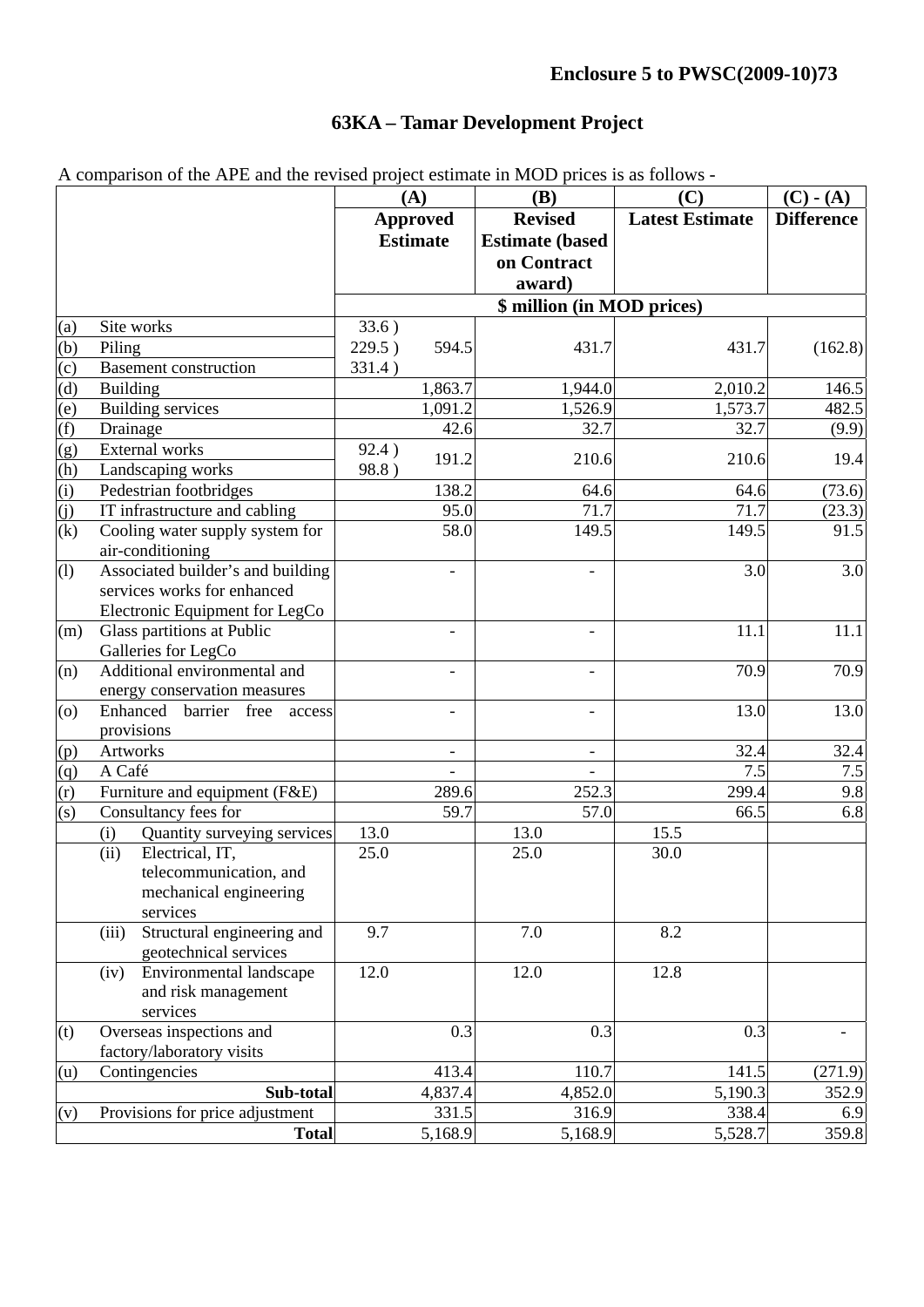2. As regards (a) to (c) (**Site works, piling and basement construction**), the total decrease of \$162.8 million is due to lower-than expected rates submitted by the contractor.

3. As regards (d) (**Building**), the total increase of \$146.5 million includes –

- (i) an increase of \$80.3 million due to higher-than-expected rates submitted by the contractor.
- (ii) an increase of \$66.2 million due to addition of the LegCo expansion.

4. As regards (e) (**Building services**), the total increase of \$482.5 million includes –

- (i) an increase of \$435.7 million due to higher-than-expected rates submitted by the contractor.
- (ii) an increase of \$46.8 million is due to addition of the LegCo expansion.

5. As regards (f) (**Drainage**), the decrease of \$9.9 million is due to lower-than expected rates submitted by the contractor.

6. As regards (g) and (h) (**External works and landscaping works**), the increase of \$19.4 million is due to higher-than-expected rates submitted by the contractor.

7. As regards (i) (**Pedestrian footbridges**), the decrease of \$73.6 million is due to lower-than-expected rates submitted by the contractor.

8. As regards (j) (**IT infrastructure and cabling**), the decrease of \$23.3 million is due to lower-than-expected rates submitted by the contractor.

9. As regards (k) (**Cooling water supply system for air-conditioning**), the increase of \$91.5 million is due to higher-than-expected rates submitted by the contractor.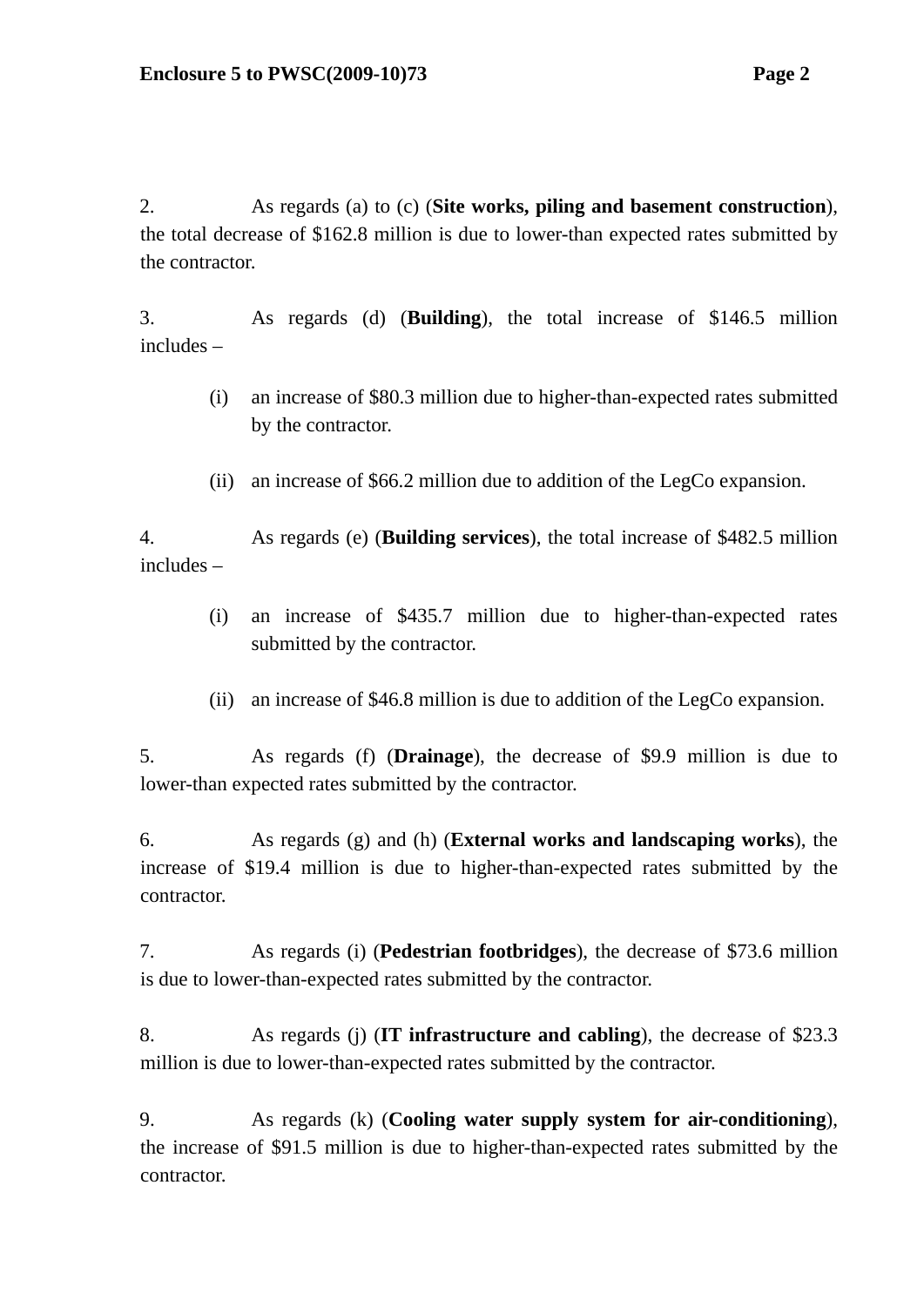10. As regards (l) to (q) (**Associated builder's and building services works for enhanced electronic equipment for LegCo, glass partitions at Public Galleries for LegCo, additional environmental and energy conservation measures, enhanced barrier free access provisions, artworks and a café**), the increases are due to additional works with reasons set out in paragraphs 8 to 27 of the Paper.

11. As regards (r) (**Furniture and equipment**), the total net increase of \$9.8 million includes –

- (i) a decrease of \$37.3 million due to lower-than expected rates submitted by the contractor.
- (ii) an increase of \$47.1 million due to addition of the LegCo expansion, enhanced electronic equipment for LegCo, additional environmental and energy conservation measures, enhanced barrier free access provisions and a café.

12. As regards (s) (**Consultancy fees**), the total net increase of \$6.8 million includes –

- (i) a decrease of \$2.7 million due to lower-than expected rates submitted by the structural engineering and geotechnical consultants.
- (ii) an increase of \$9.5 million due to the additional works.

13. As regards (u) (**Contingencies**), the total net decrease of \$271.9 million includes –

- (i) a decrease of \$302.7 million to offset part of the increases in items (a) to (k).
- (ii) an increase of \$30.8 million for all the additional works.

14. As regards (v) (**Provision for price adjustment**), the total net increase of \$6.9 million includes –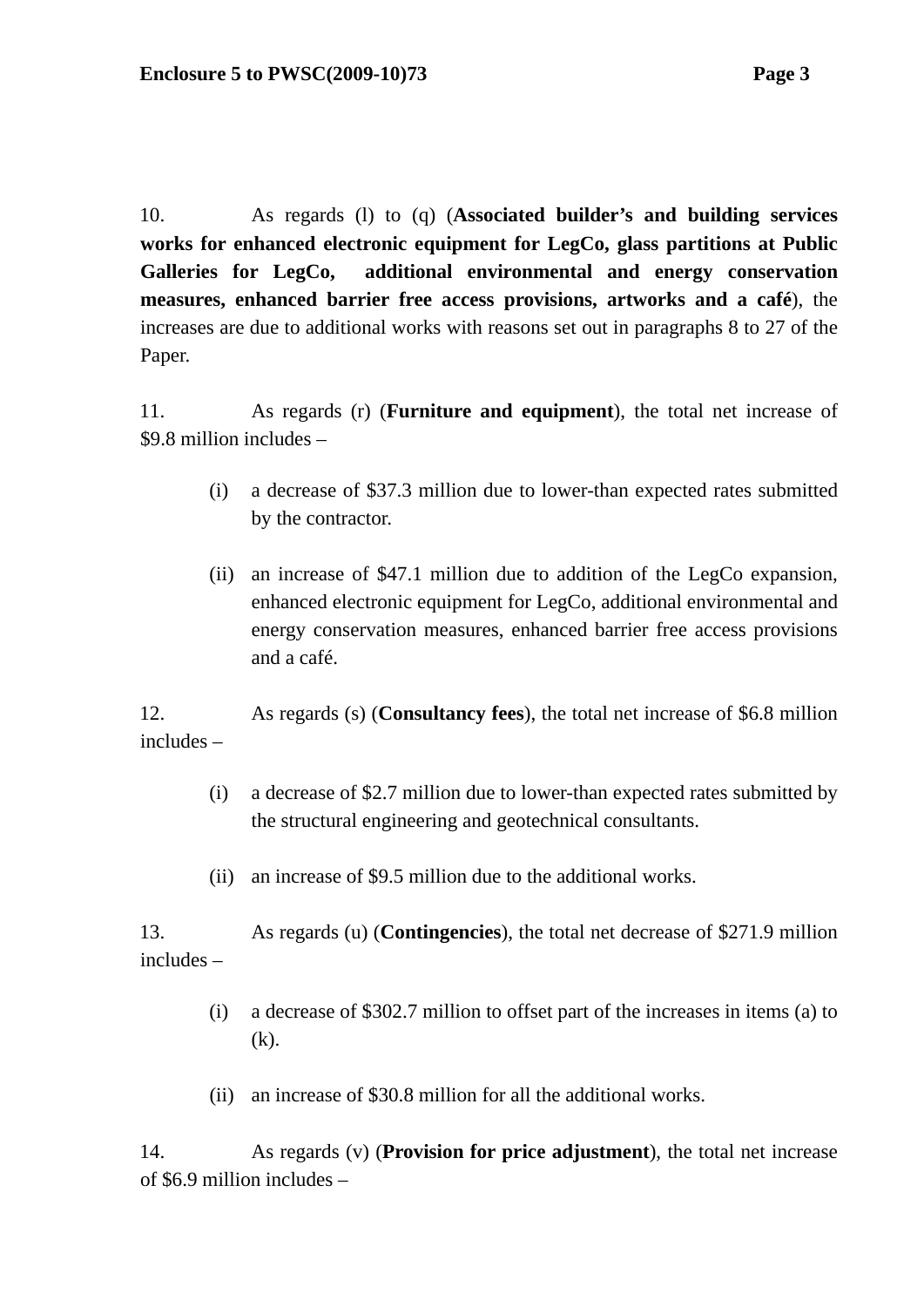- (i) a decrease of \$14.6 million due to an expected lower price fluctuation payment at the time of the returned tender.
- (ii) an increase of \$21.5 million for price adjustment for the additional works. Detailed calculations for the increase in provision for price adjustment is given in Enclosure 7.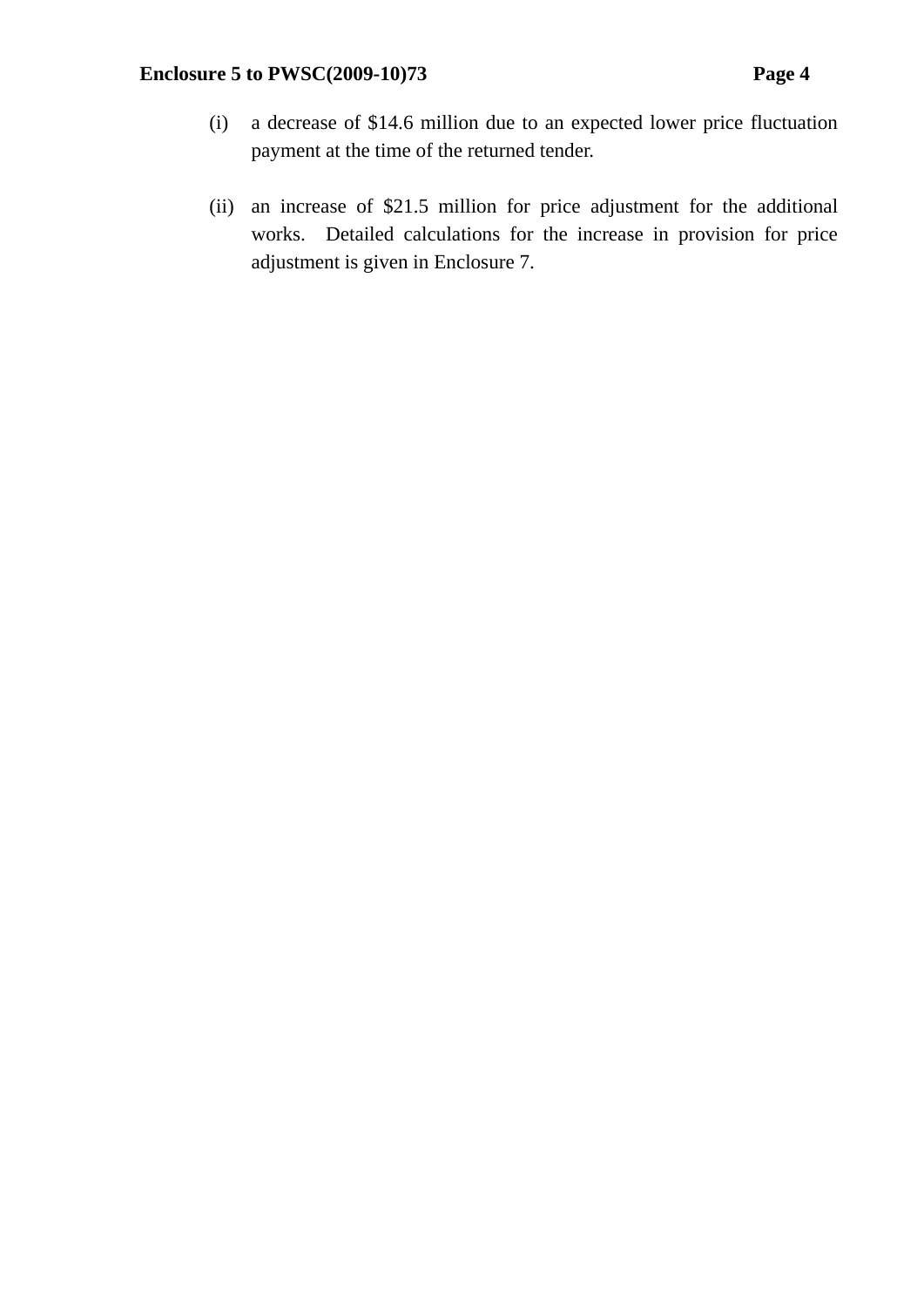#### **63KA – Tamar Development Project**

|     |                                                              | <b>Factors</b>                                                                                                                                                            | <b>CGC and</b><br><b>Open Space</b> | LegCo<br><b>Complex</b> | <b>Total</b>        |       |
|-----|--------------------------------------------------------------|---------------------------------------------------------------------------------------------------------------------------------------------------------------------------|-------------------------------------|-------------------------|---------------------|-------|
|     |                                                              |                                                                                                                                                                           | (\$ million)                        | (\$ million)            | (\$ million)        |       |
| (a) |                                                              | Enhanced communal facilities and<br>Secretariat's office for LegCo                                                                                                        |                                     | 113.0                   |                     | 113.0 |
| (b) | LegCo                                                        | Associated builder's and building services<br>works for enhanced electronic equipment for                                                                                 |                                     | 3.0                     |                     | 3.0   |
| (c) |                                                              | Glass partition at Public Galleries for LegCo                                                                                                                             |                                     | 11.1                    |                     | 11.1  |
| (d) | Additional environmental and energy<br>conservation measures |                                                                                                                                                                           | 47.0                                | 23.9                    |                     | 70.9  |
| (e) |                                                              | Enhanced barrier free access provisions                                                                                                                                   | 8.3                                 | 4.7                     |                     | 13.0  |
| (f) | Artworks<br>(i)<br>(ii)                                      | Artworks in LegCo<br>Artworks in CGC and Open Space<br>(iii) Associated builder's and building<br>services works for Artworks (whole<br><b>Tamar Development Project)</b> | 18.5<br>0.9                         | 12.4<br>0.6             | 12.4<br>18.5<br>1.5 | 32.4  |
| (g) | A Café                                                       |                                                                                                                                                                           |                                     |                         |                     | 7.5   |
| (h) | (i)                                                          | Furniture and equipment (F&E) for<br>Enhanced communal facilities and<br>Secretariat's office for LegCo                                                                   |                                     | 11.0                    | 11.0                | 47.1  |
|     | (ii)                                                         | Enhanced electronic equipment for<br>LegCo                                                                                                                                |                                     | 20.2                    | 20.2                |       |
|     |                                                              | (iii) Additional environmental and energy<br>conservation measures                                                                                                        | 12.9                                | 0.4                     | 13.3                |       |
|     | (iv)                                                         | Enhanced barrier free access provisions<br>(v) A Café                                                                                                                     | 0.6                                 | 1.2                     | 1.8<br>0.8          |       |
| (i) | (i)<br>(ii)                                                  | Additional consultancy fees for<br>Quantity surveying services<br>Electrical, IT, telecommunication, and<br>mechanical engineering services                               |                                     |                         | 2.5<br>5.0          | 9.5   |
|     | (iii)                                                        | Structural engineering and geotechnical<br>services                                                                                                                       |                                     |                         | 1.2                 |       |
|     | (iv)                                                         | Environmental landscape and risk<br>management services                                                                                                                   |                                     |                         | 0.8                 |       |
| (j) |                                                              | Additional contingencies                                                                                                                                                  |                                     |                         |                     | 30.8  |
|     |                                                              | Sub-total                                                                                                                                                                 |                                     |                         |                     | 338.3 |
| (k) |                                                              | Additional provisions for price adjustment                                                                                                                                |                                     |                         |                     | 21.5  |
|     |                                                              | Total                                                                                                                                                                     |                                     |                         |                     | 359.8 |